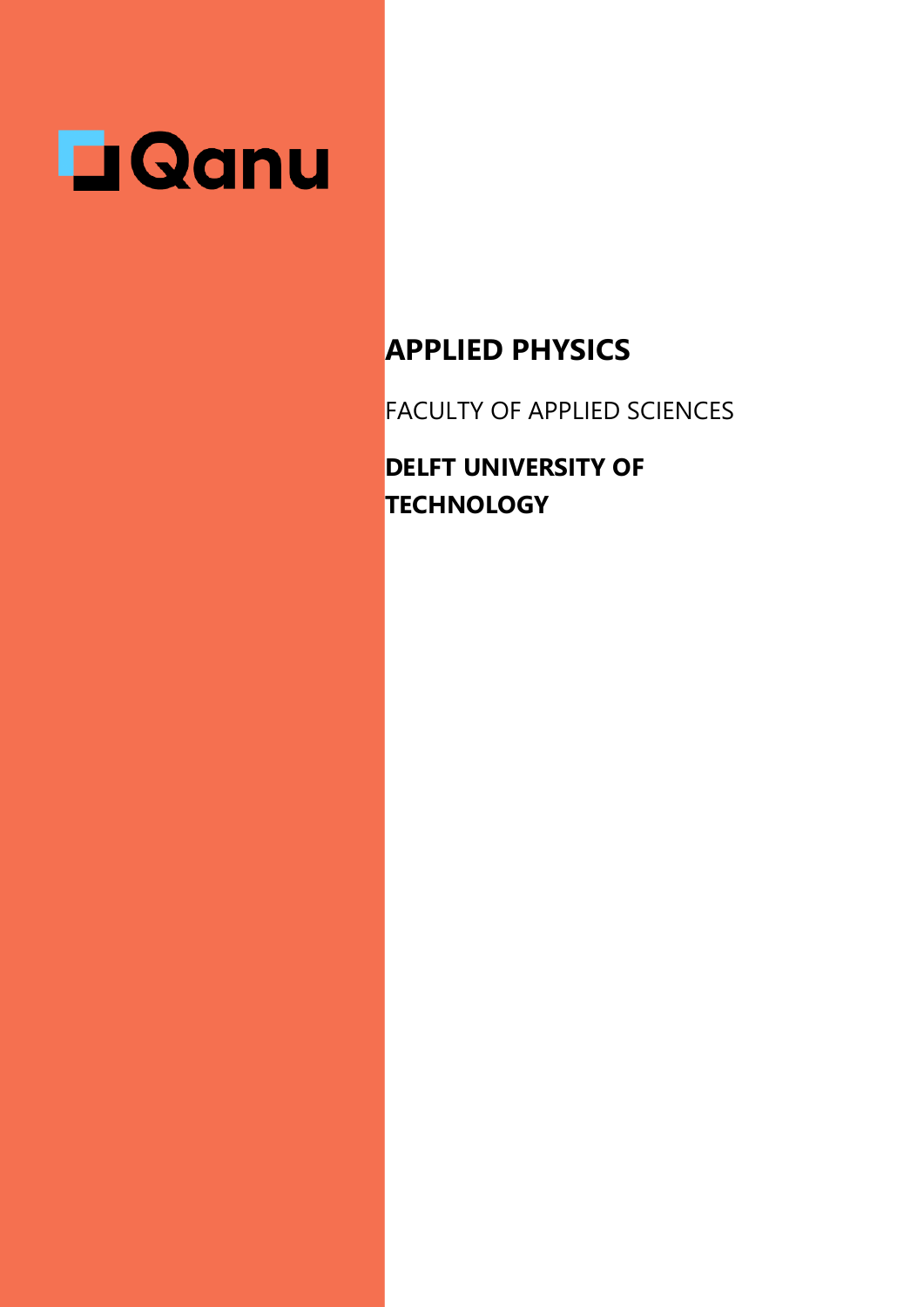Qanu Catharijnesingel 56 3511 GE Utrecht The Netherlands

Phone: +31 (0) 30 230 3100 E-mail: support@qanu.nl Internet: www.qanu.nl

Project number: Q0808

## © 2021 Qanu

Text and numerical material from this publication may be reproduced in print, by photocopying or by any other means with the permission of Qanu if the source is mentioned.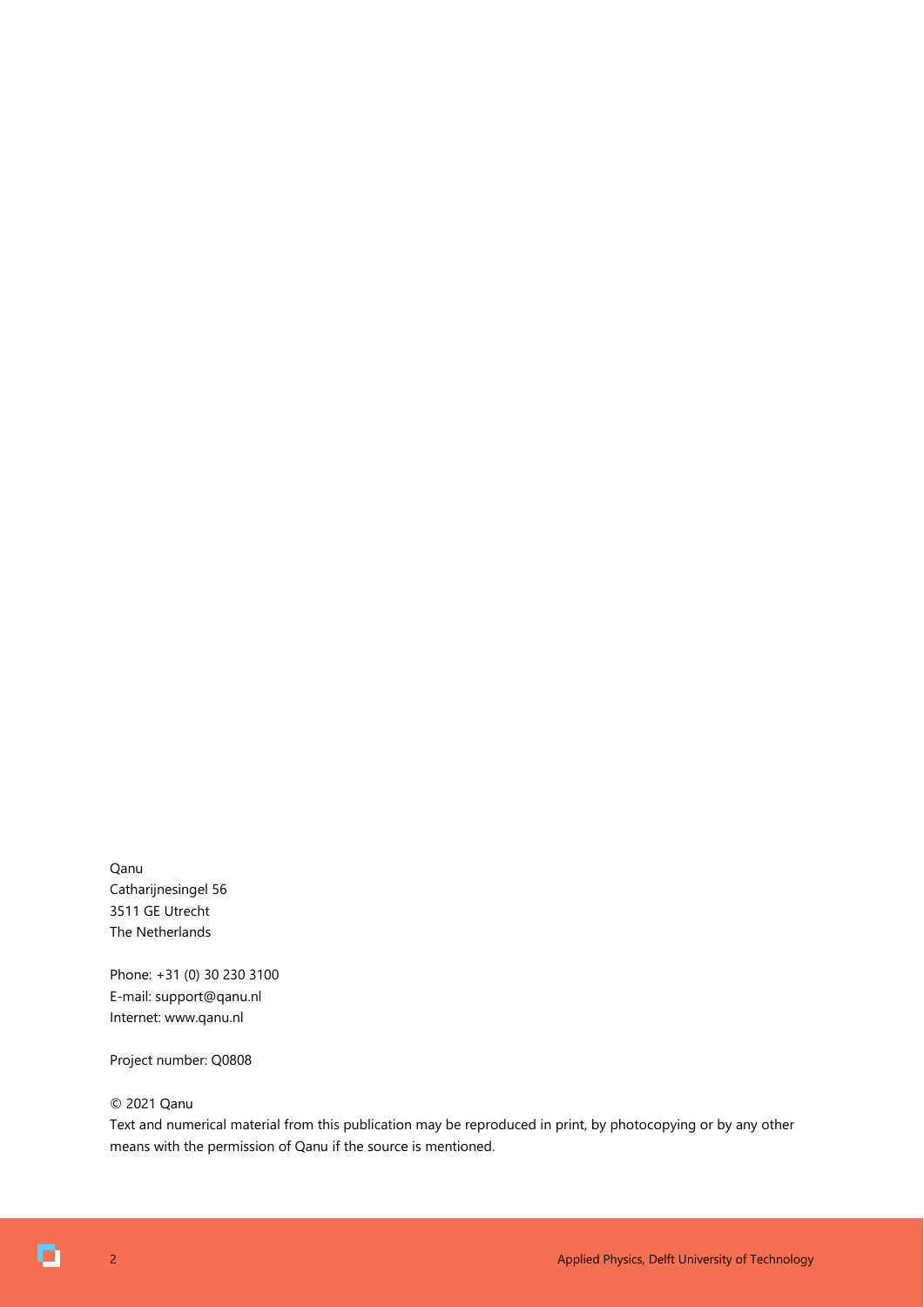# **CONTENTS**

| REPORT ON THE BACHELOR'S PROGRAMME TECHNISCHE NATUURKUNDE AND THE MASTER'S       |  |
|----------------------------------------------------------------------------------|--|
|                                                                                  |  |
|                                                                                  |  |
|                                                                                  |  |
|                                                                                  |  |
|                                                                                  |  |
| DESCRIPTION OF THE STANDARDS FROM THE ASSESSMENT FRAMEWORK FOR LIMITED PROGRAMME |  |
|                                                                                  |  |
|                                                                                  |  |
|                                                                                  |  |
|                                                                                  |  |
|                                                                                  |  |
|                                                                                  |  |

This report was finalised on 16 September 2021

o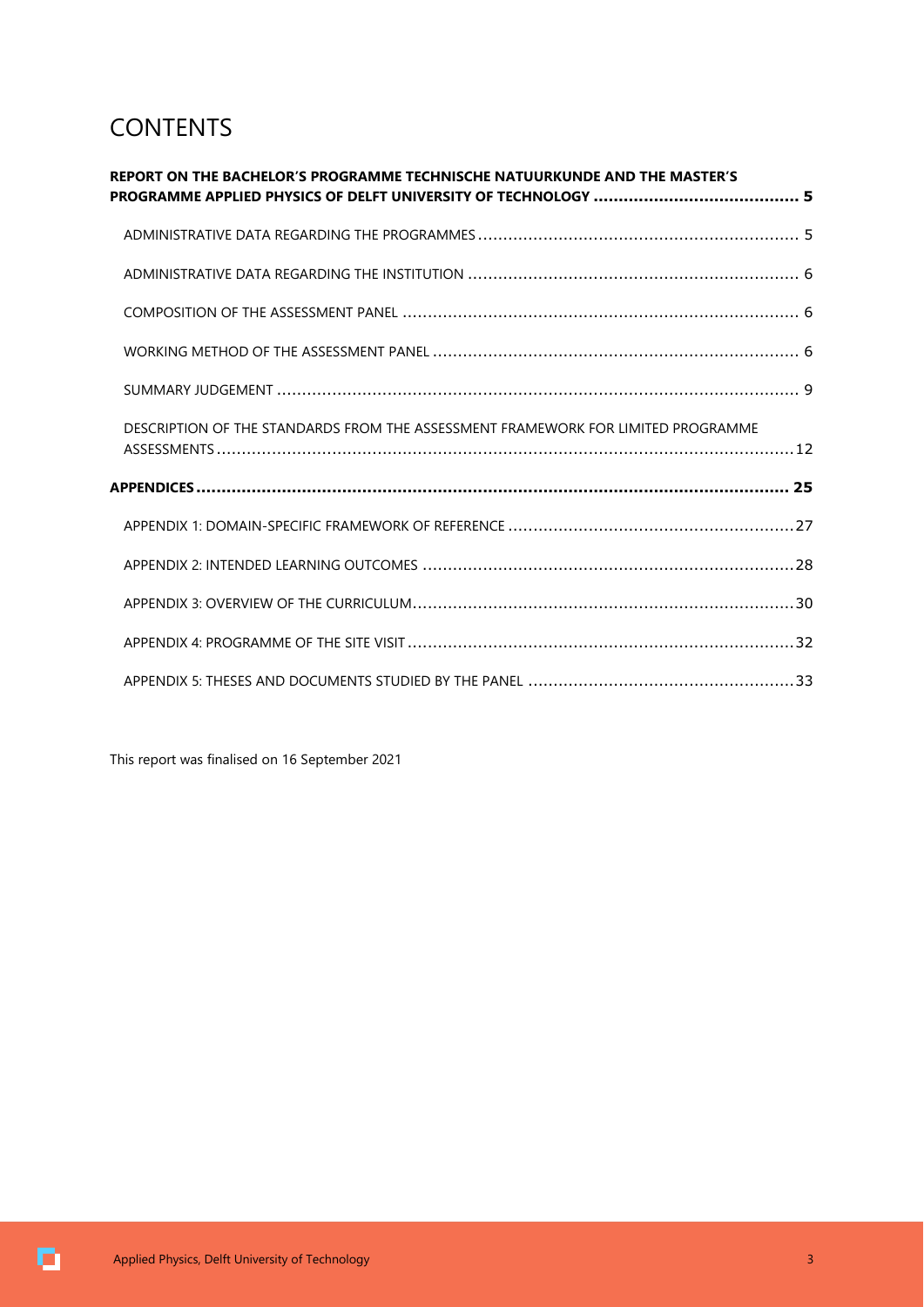

o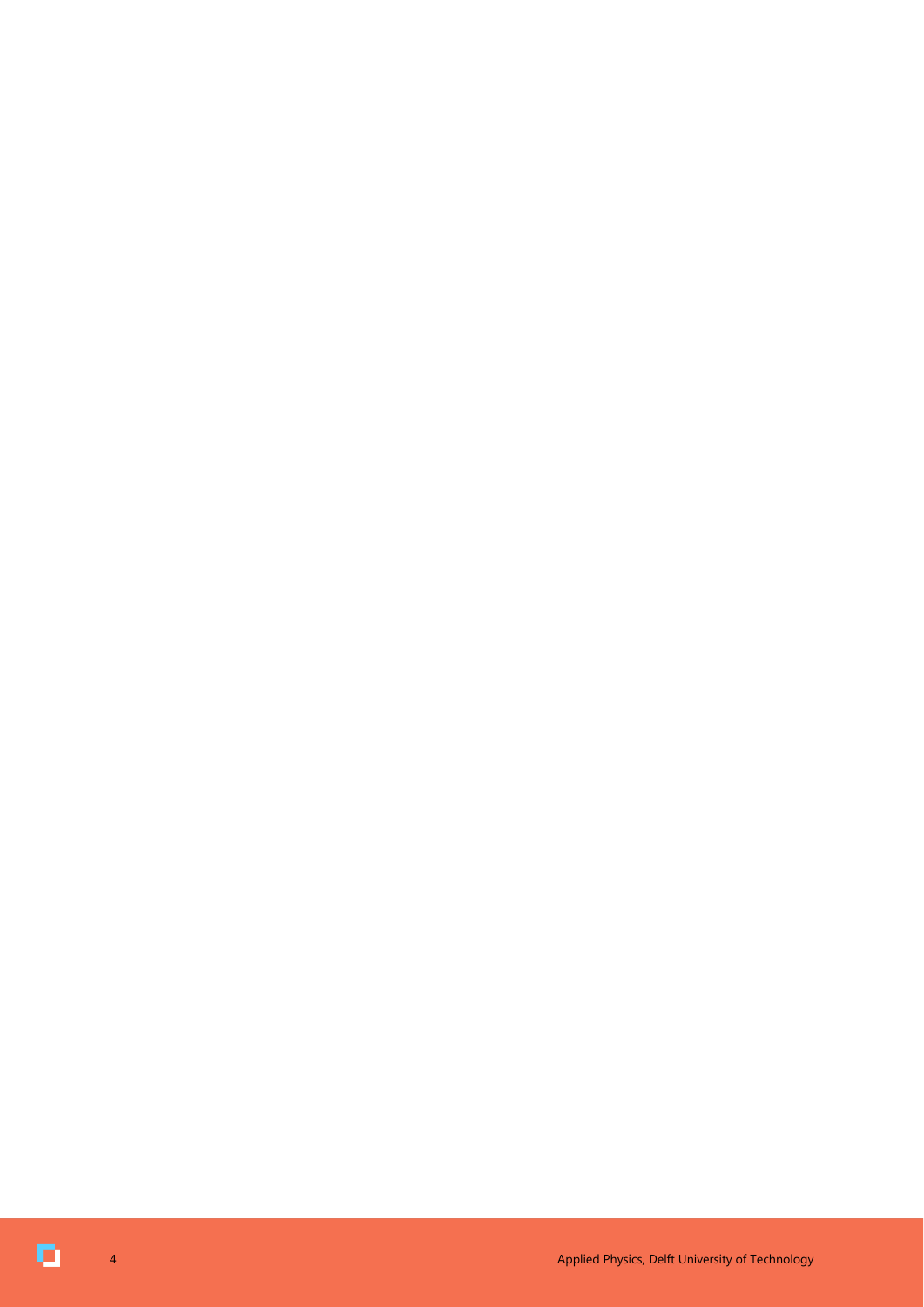# <span id="page-4-0"></span>**REPORT ON THE BACHELOR'S PROGRAMME TECHNISCHE NATUURKUNDE AND THE MASTER'S PROGRAMME APPLIED PHYSICS OF DELFT UNIVERSITY OF TECHNOLOGY**

This report takes the NVAO's Assessment Framework for the Higher Education Accreditation System of the Netherlands for limited programme assessments as a starting point (September 2018).

## <span id="page-4-1"></span>ADMINISTRATIVE DATA REGARDING THE PROGRAMMES

## **Bachelor's programme Technische Natuurkunde**

| Name of the programme:        | Technische Natuurkunde (EN: Applied Physics) |
|-------------------------------|----------------------------------------------|
| CROHO number:                 | 56962                                        |
| Level of the programme:       | bachelor's                                   |
| Orientation of the programme: | academic                                     |
| Number of credits:            | 180 EC                                       |
| Location:                     | Delft                                        |
| Mode of study:                | full-time                                    |
| Language of instruction:      | Dutch                                        |
| Submission deadline NVAO:     | $01 - 11 - 2021$                             |

Throughout the report, the bachelor's programme Technische Natuurkunde will be referred to by its English name Applied Physics to improve readability of the report.

## **Master's programme Applied Physics**

| Name of the programme:        | <b>Applied Physics</b>                            |
|-------------------------------|---------------------------------------------------|
| CROHO number:                 | 60436                                             |
| Level of the programme:       | master's                                          |
| Orientation of the programme: | academic                                          |
| Number of credits:            | 120 EC                                            |
| Specializations or tracks:    | Physics for Energy                                |
|                               | Physics for Fluids Engineering                    |
|                               | Physics for Health and Life                       |
|                               | Physics for Instrumentation                       |
|                               | Physics for Quantum Devices and Quantum Computing |
| Location:                     | Delft                                             |
| Mode of study:                | full-time                                         |
| Language of instruction:      | English                                           |
| Submission deadline NVAO:     | 01-11-2021                                        |
|                               |                                                   |

The visit of the assessment panel Applied Physics to the Faculty of Applied Sciences of Delft University of Technology took place on 8-9 June 2021. Due to the limitations imposed by the corona pandemic, the site visit was organized online.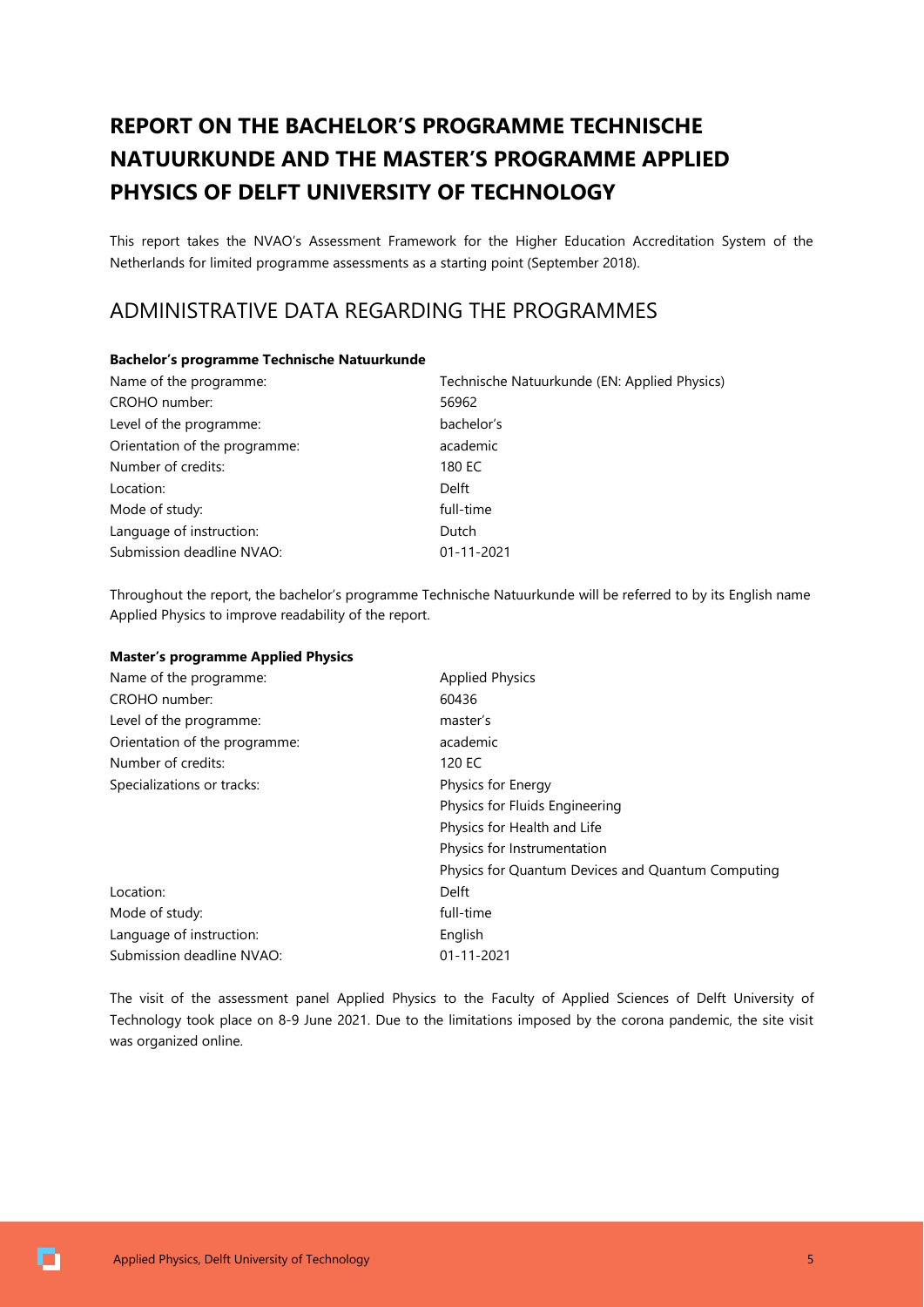## <span id="page-5-0"></span>ADMINISTRATIVE DATA REGARDING THE INSTITUTION

Name of the institution: Name of the institution: Delft University of Technology Status of the institution: The institution of the institution: Result institutional quality assurance assessment: positive

## <span id="page-5-1"></span>COMPOSITION OF THE ASSESSMENT PANEL

The NVAO approved the composition of the panel on 8 April 2021. The panel that assessed the bachelor's programme and the master's programme Applied Physics consisted of:

- Dr. C. (Cees) Terlouw, Senior Researcher and Consultant at Terlouw Consultancy & Advice (chair);
- Prof. P. (Petra) Rudolf, Professor Experimental Solid State Physics and Dean of Graduate Studies, University of Groningen;
- Prof. M.J. (Margriet) Van Bael, Professor Quantum Solid State Physics at KU Leuven;
- Dr. F.J.P. (Frank) Schuurmans, Vice President System Engineering at ASML Netherlands;
- X.M. (Xander) de Wit BSc., master student Applied Physics at Eindhoven University of Technology (student member).

The panel was supported by Peter Hildering MSc., who acted as secretary.

## <span id="page-5-2"></span>WORKING METHOD OF THE ASSESSMENT PANEL

The site visit to the bachelor's programme and master's programme Applied Physics at the Faculty of Applied Sciences of Delft University of Technology was part of the cluster assessment Applied Physics. In June 2021 the panel assessed eight programmes at three universities. The following universities participated in this cluster assessment: Delft University of Technology, Eindhoven University of Technology and University of Twente.

On behalf of the participating universities, quality assurance agency Qanu was responsible for logistical support, panel guidance and the production of the reports. As of 1 July 2021, Qanu was supported by evaluation bureau Academion. Peter Hildering was project coordinator on behalf of Qanu as well as Academion, and acted as secretary in the cluster assessment for all site visits.

## *Panel members*

The members of the assessment panel were selected based on their expertise, availability and independence. The full panel consisted of the following members:

- Dr. C. (Cees) Terlouw, Senior Researcher and Consultant at Terlouw Consultancy & Advice (chair);
- Prof. P. (Petra) Rudolf, Professor Experimental Solid State Physics and Dean of Graduate Studies, University of Groningen;
- Prof. M.J. (Margriet) Van Bael, Professor Quantum Solid State Physics at KU Leuven;
- Dr. F.J.P. (Frank) Schuurmans, Vice President System Engineering at ASML Netherlands;
- Prof. P.J. (Patrick) French, Professor Biomedical Electronics at TU Delft;
- M.S. (Mare) Dijkstra BSc., master student Applied Physics at University of Groningen (student member).
- X.M. (Xander) de Wit BSc., master student Applied Physics at Eindhoven University of Technology (student member).
- Em. prof. G. (Guido) van Oost, Professor Emeritus Nuclear Fusion at Ghent University (referent);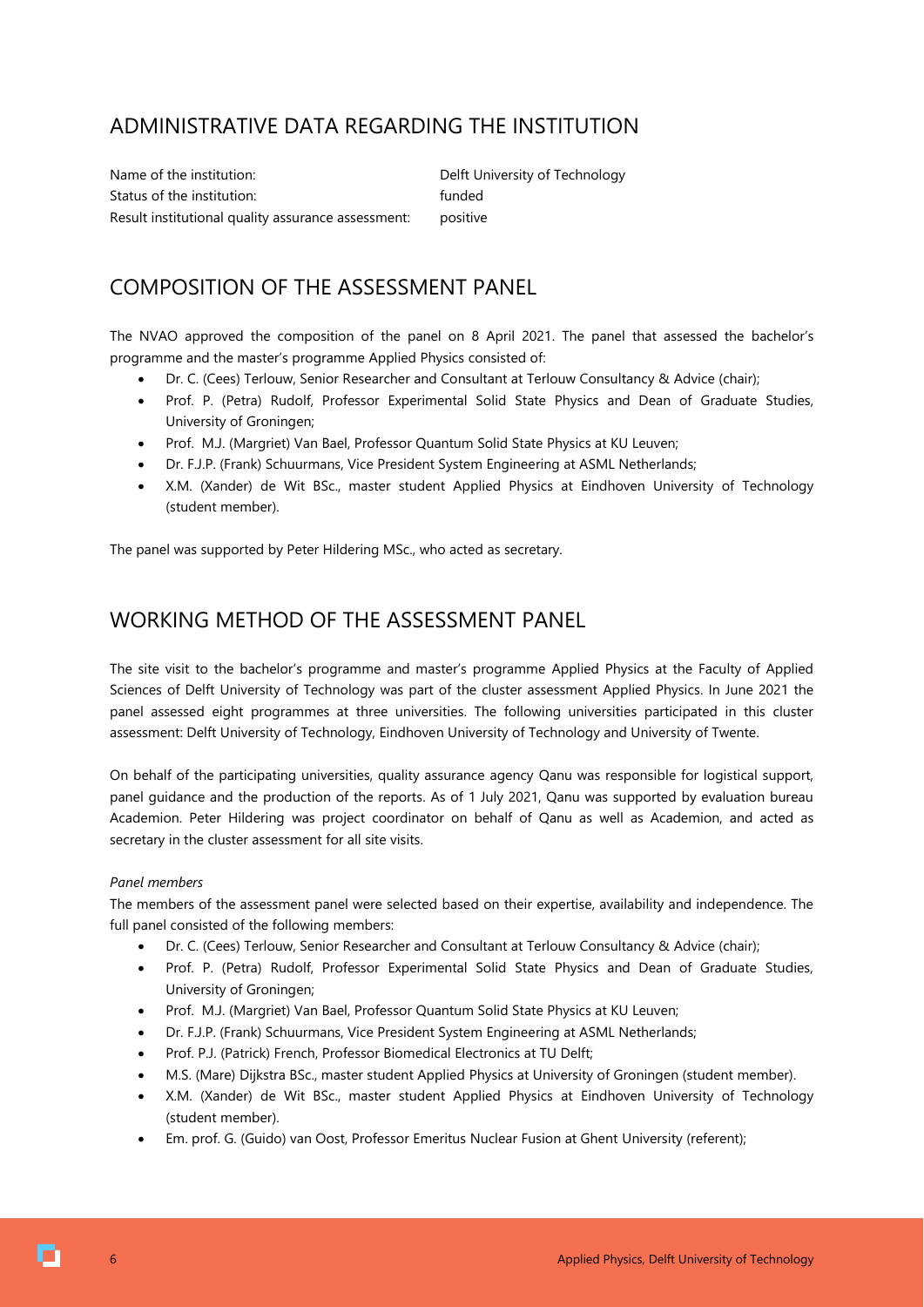#### *Preparation*

On 29 March 2021, the panel chair was briefed by Qanu on his role, the assessment framework, the working method, and the planning of site visits and reports. A preparatory panel meeting was organised on 27 May 2021. During this meeting, the panel members received instruction on the use of the assessment framework. The panel also discussed their working method and the planning of the site visits and reports.

The project coordinator composed a schedule for the site visit in consultation with the Faculty. Prior to the site visit, the Faculty selected representative partners for the various interviews. See Appendix 4 for the final schedule.

Before the site visit to Delft University of Technology, Qanu received the self-evaluation reports of the programmes and sent these to the panel. The panel's chair and the project coordinator made a selection of theses to be read by the panel. The selection consisted of 15 theses and their assessment forms for the programmes, based on a provided list of graduates between 2018-2020. A variety of topics and tracks and a diversity of examiners were included in the selection. The project coordinator and panel chair assured that the distribution of grades in the selection matched the distribution of grades of all available theses.

After studying the self-evaluation report, theses and assessment forms, the panel members formulated their preliminary findings. The secretary collected all initial questions and remarks and distributed these amongst all panel members.

At the start of the site visit, the panel discussed its initial findings on the self-evaluation reports and the theses, as well as the division of tasks during the site visit.

#### *Site visit*

The online visit to Delft University of Technology took place on 8-9 June 2021. Before and during the site visit, the panel studied the additional documents provided by the programmes. An overview of these materials can be found in Appendix 5. The panel conducted interviews with representatives of the programmes: students and staff members, the programme's management, alumni, professional field and representatives of the Board of Examiners. It also offered students and staff members an opportunity for confidential discussion during a consultation hour. No requests for private consultation were received. The panel used the final part of the site visit to discuss its findings in an internal meeting. Afterwards, the panel chair publicly presented the panel's preliminary findings and general observations.

#### *Report*

After the site visit, the secretary wrote a draft report based on the panel's findings and submitted it to the project coordinator for peer assessment. Subsequently, the secretary sent the report to the panel. After processing the panel members' feedback, the project coordinator sent the draft report to the Faculty in order to have it checked for factual irregularities. The project coordinator discussed the ensuing comments with the panel's chair and changes were implemented accordingly. The report was then finalised and sent to the Faculty and University Board.

#### *Definition of judgements standards*

In accordance with the NVAO's Assessment framework for limited programme assessments, the panel used the following definitions for the assessment of the standards:

#### **Generic quality**

The quality that, from an international perspective, may reasonably be expected from a higher education Associate Degree, Bachelor's or Master's programme.

#### **Meets the standard**

The programme meets the generic quality standard.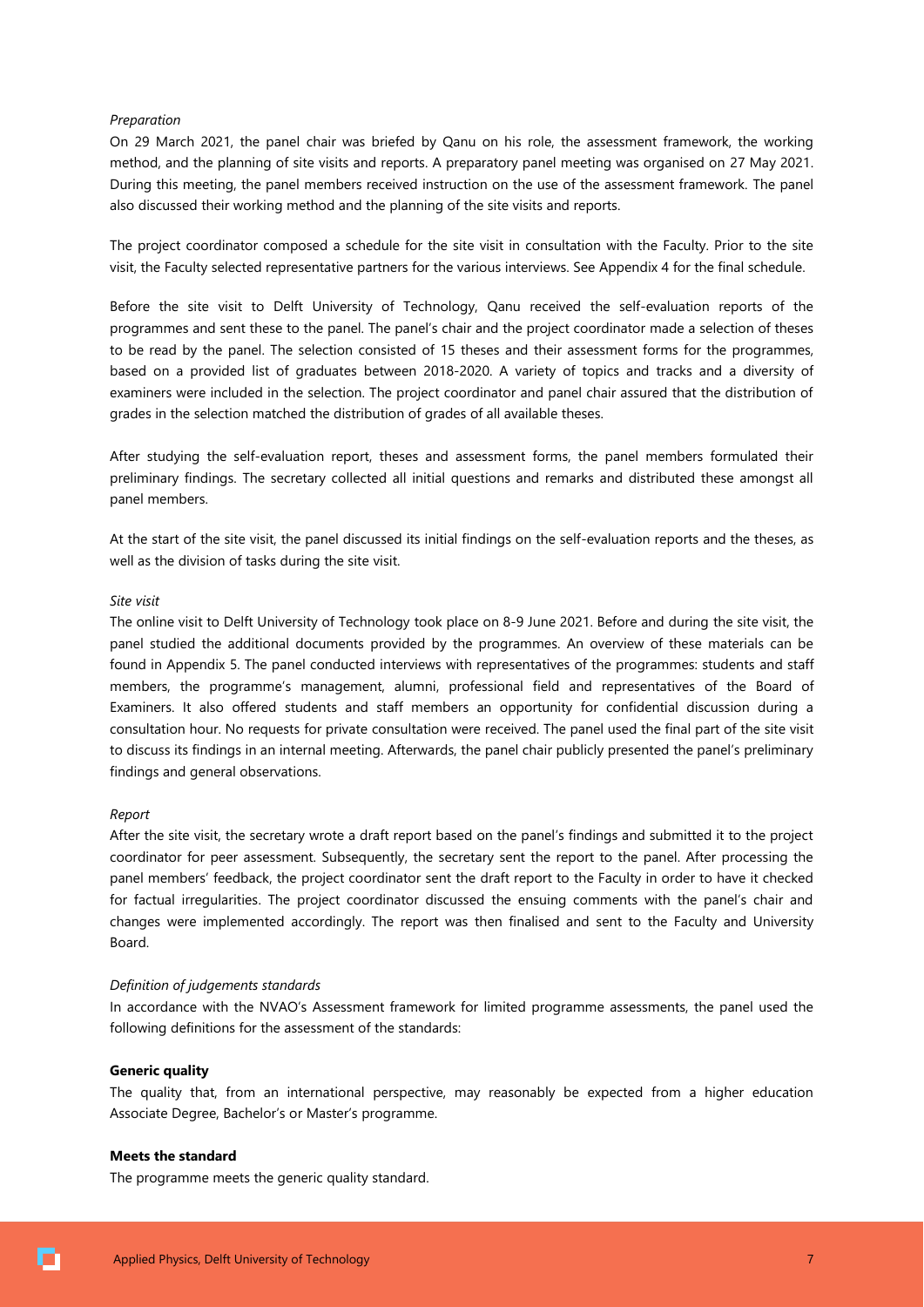### **Partially meets the standard**

The programme meets the generic quality standard to a significant extent, but improvements are required in order to fully meet the standard.

### **Does not meet the standard**

The programme does not meet the generic quality standard.

The panel used the following definitions for the assessment of the programme as a whole:

## **Positive**

The programme meets all the standards.

## **Conditionally positive**

The programme meets standard 1 and partially meets a maximum of two standards, with the imposition of conditions being recommended by the panel.

### **Negative**

In the following situations:

- The programme fails to meet one or more standards;
- The programme partially meets standard 1;
- The programme partially meets one or two standards, without the imposition of conditions being recommended by the panel;
- The programme partially meets three or more standards.

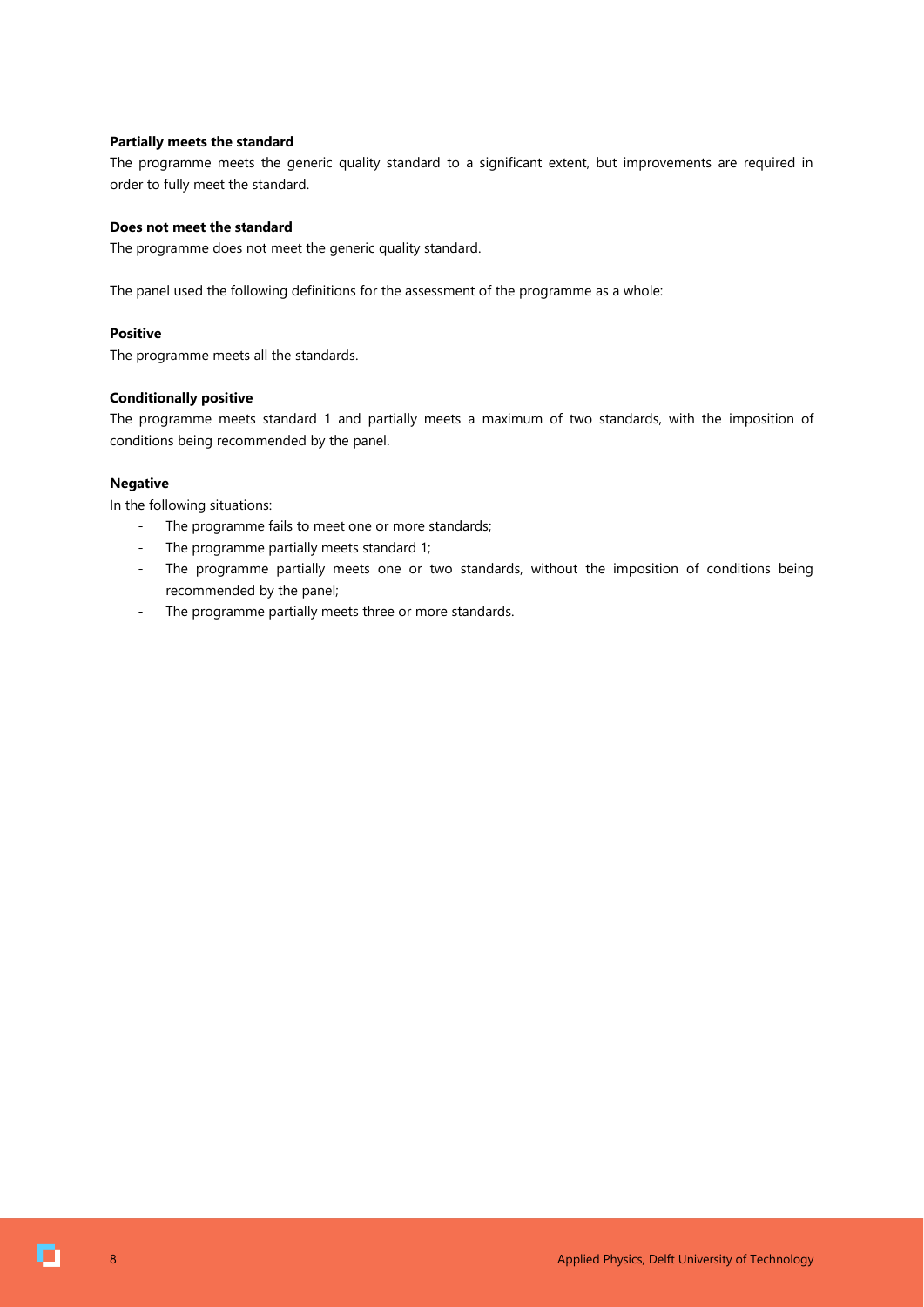## <span id="page-8-0"></span>SUMMARY JUDGEMENT

#### *Bachelor's programme Applied Physics*

The profile and aims of the bachelor's programme Applied Physics are fitting for an academic programme within the field, focusing on the broad core of physics. The programme has strengthened the applied character of the curriculum, and maintain an appropriate balance between a fundamental and engineering approach. The panel recommends monitoring this balance with special attention for design and system engineering. The goals of the programme have been well-translated into a coherent set of intended learning outcomes that are aligned with the requirements of the academic and professional field through the Meijer's criteria and a domain-specific framework of reference that is based on international standards. The panel recommends expanding the intended learning outcomes for the programme with skills and competences related to diversity, inclusivity, research integrity and social awareness.

The programme has adequately translated its intended learning outcomes into a coherent curriculum. It offers a broad foundation within applied physics and gives students a thorough training in the knowledge, skills and competences within the field. The learning trajectories provide structure and coherence to the programme. The panel welcomes the addition of a learning trajectory on design engineering in the programme. To further improve the learning trajectories, the panel recommends defining them in more detail to also include elements offered in multiple courses, such as academic and professional skills. The teaching methods in the programme are appropriate. The panel recommends monitoring the balance between mathematical exercises and qualitative understanding of physical phenomena. It also advises to take care of providing sufficient depth when discussing the application of theory in practice. Furthermore, the panel recommends more variety in teaching methods with regard to communication skills, in particular writing. The panel supports the decision to offer the programme in Dutch. To build up English language proficiency in order to prepare students for a master's programme, the programme could consider creating a learning trajectory on this skill. The curriculum is feasible, and helps students get acquainted with studying at the university by dividing the first year into short octals with a focused study schedule. Since feedback on this system is mixed, the panel supports the planned curriculum structure evaluation. The programme aims to improve feasibility by stimulating a timely completion of the thesis project. The panel supports these efforts. With regard to support during the corona pandemic, the programme was generally successful in transitioning towards online education when corona measures demanded this. The panel praises the efforts of the programme in facing this challenge, in particular the attention to cohesion and wellbeing of first year's students. The teaching staff involved in the programme is competent, well-qualified, motivated and open for feedback.

The programme has a valid, transparent and reliable system of assessment in place. The four-eyes principle used in all exams, individual components in group work, the assessment matrices and the online feedback system are successful tools to achieve this. During the corona pandemic, the programme successfully made the switch to online assessment. The thesis projects for the programme are evaluated through a solid assessment system. The composition of the assessment committees guarantees multiple viewpoints, and the insightful and detailed rubric matrix helps examiners substantiate their assessment, although sometimes the committees could provide more written explanation with regard to the grades. The Board of Examiners fulfils its role in safeguarding the programme's quality of assessment through checks of course assessment and thesis checks. The panel thinks that the Board could be even more successful if it made more use of its authority to realize changes in internal culture, for instance with regard to knowledge and completion of assessment forms and the time management in thesis projects. Finally, the panel recommends safeguarding the assessment of the ILOs on design engineering skills for all students.

The panel concludes that theses of the programme are of a high quality, and convincingly show that the respective intended learning outcomes are achieved. The panel agrees with the grading and praises the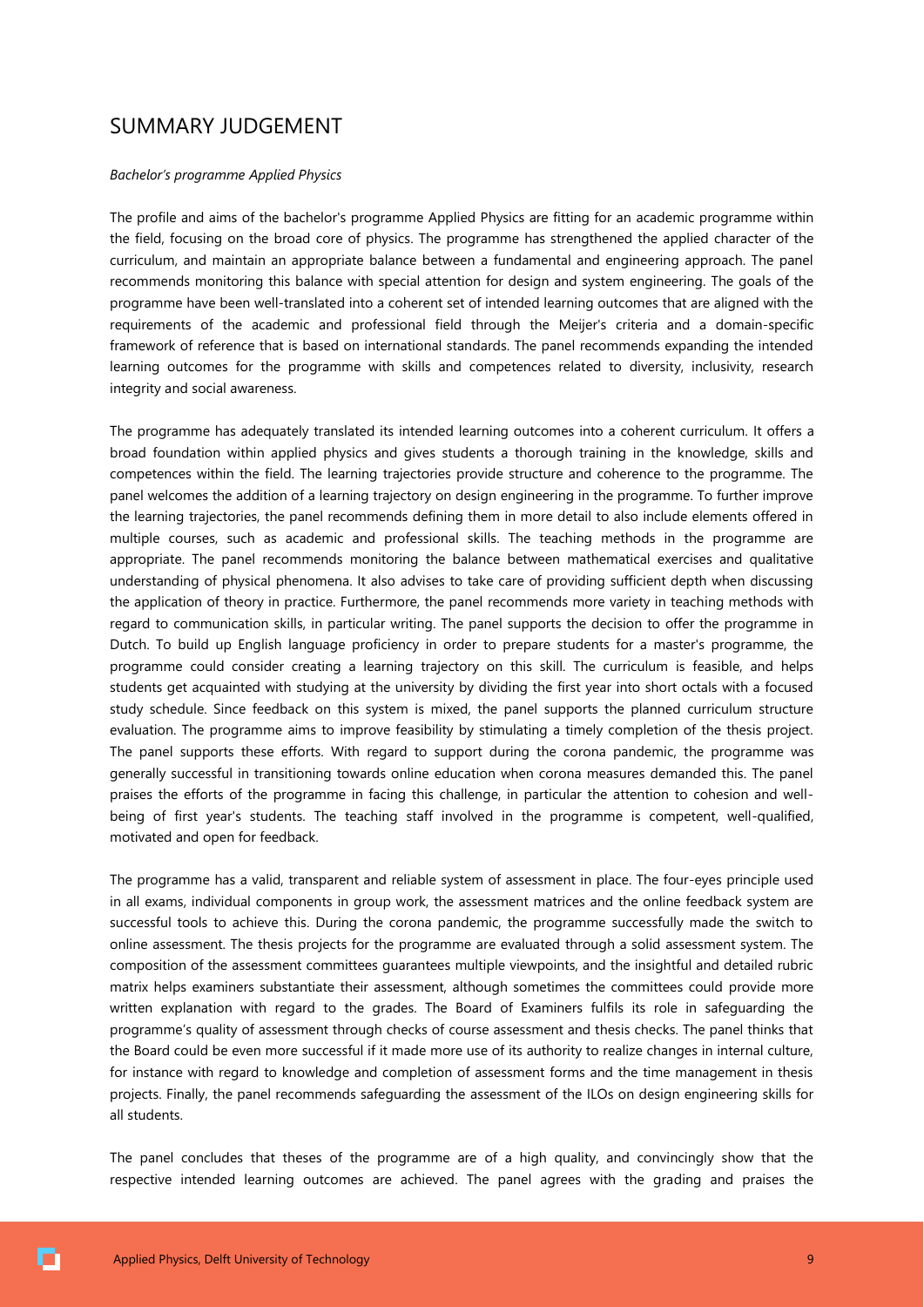programme with the high level attained by the students at the end of the programmes. A point of improvement is the writing skill of students. Graduates of the bachelor's programme continue successfully into a master's programme. They feel well-prepared for their career and are satisfied with the level of the programme.

The panel assesses the standards from the *Assessment framework for limited programme assessments* in the following way:

| Standard 1: Intended learning outcomes    | meets the standard |
|-------------------------------------------|--------------------|
| Standard 2: Teaching-learning environment | meets the standard |
| Standard 3: Student assessment            | meets the standard |
| Standard 4: Achieved learning outcomes    | meets the standard |
|                                           |                    |

General conclusion example and positive positive

### *Master's programme Applied Physics*

The profile and aims of the master's programme Applied Physics are fitting for an academic programme within the field. It focuses on the deepening and application of knowledge, skills and competences to a specific field and the related technical challenges. The programme has strengthened the applied character of the curriculum, and maintain an appropriate balance between a fundamental and engineering approach. The panel recommends monitoring this balance with special attention for design and system engineering. The goals of the programme have been well-translated into a coherent set of intended learning outcomes that are aligned with the requirements of the academic and professional field through the Meijer's criteria and a domain-specific framework of reference that is based on international standards. The panel recommends expanding the intended learning outcomes for the programme with skills and competences related to diversity, inclusivity, research integrity, social awareness and entrepreneurship.

The programme offers a varied and attractive curriculum that covers all elements of the intended learning outcomes. The common core and structure of the curriculum provide students in all tracks with a comparable experience and defines the level of the programme, while the track-specific electives, orientation and master thesis project offers many opportunities for individual trajectories. Students are encouraged to develop their own learning path and learn by working with experts in the field. The teaching methods are varied and fit the goals of the programme. The panel recommends a more systematic monitoring of transferable skills and design engineering education throughout the curriculum, for instance by creating learning trajectories. The programme is offered in English, in line with the international field of physics in which graduates of the programme can be expected to work. The panel considers this choice to be well-motivated. The curriculum is feasible in general, although some students experience a full or unbalanced curriculum based on their individual choices. The panel recommends increasing support for students in dealing with planning issues and helping them make choices without keeping their options open for too long. The programme aims to improve feasibility by stimulating a timely completion of the thesis project. The panel supports these efforts. With regard to support during the corona pandemic, the programme was generally successful in transitioning towards online education when corona measures demanded this. The teaching staff involved in the programme is competent, well-qualified, motivated and open for feedback.

The programme has a valid, transparent and reliable system of assessment in place. The four-eyes principle used in all exams, individual components in group work, the assessment matrices and the online feedback system are successful tools to achieve this. During the corona pandemic, the programme successfully made the switch to online assessment. The thesis projects for the programme are evaluated through a solid assessment system. The composition of the assessment committees guarantees multiple viewpoints, and the insightful and detailed rubric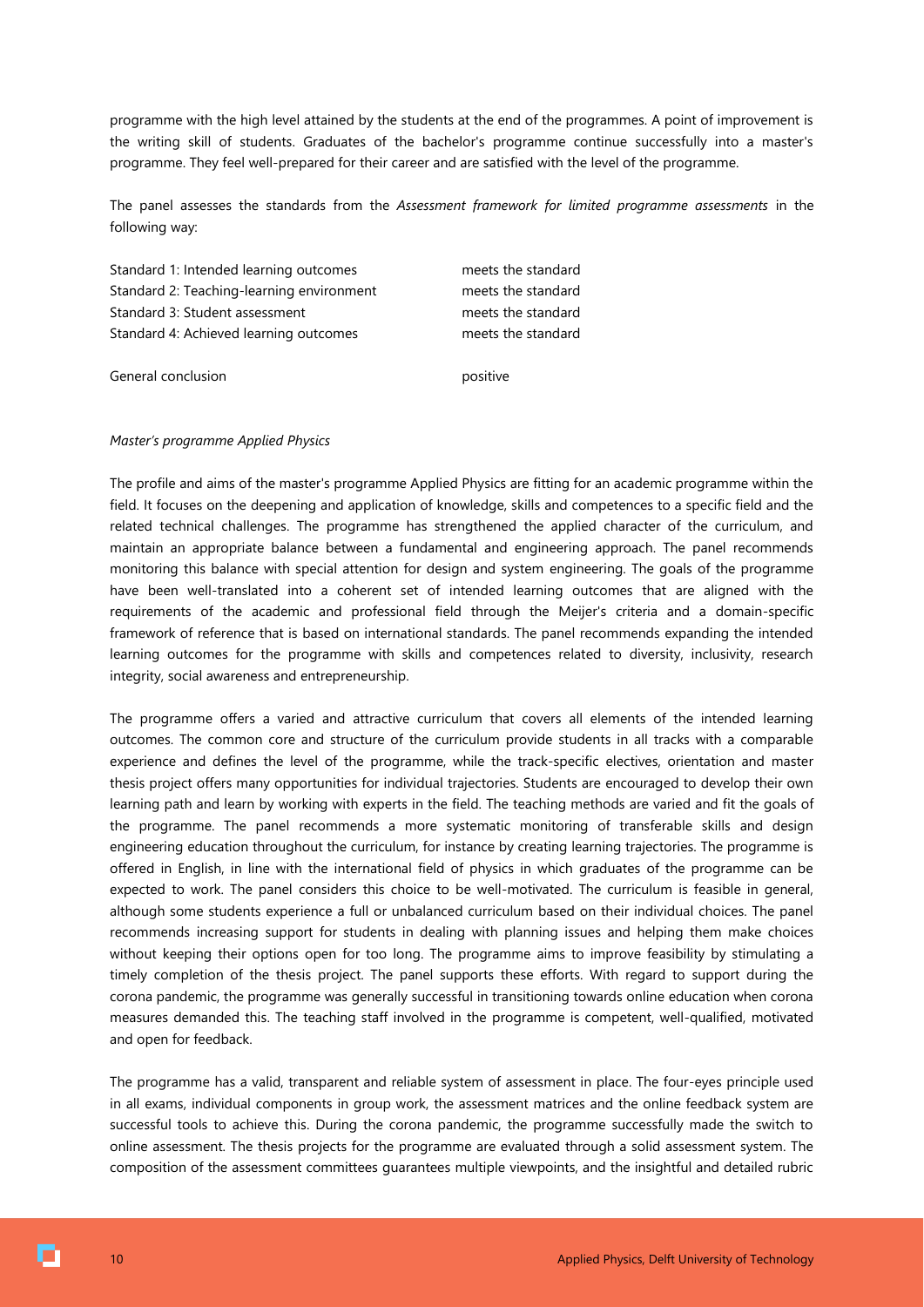matrix helps examiners substantiate their assessment, although sometimes the committees could provide more written explanation with regard to the grades. The Board of Examiners fulfils its role in safeguarding the programme's quality of assessment through checks of course assessment and thesis checks. The panel thinks that the Board could be even more successful if it made more use of its authority to realize changes in internal culture, for instance with regard to knowledge and completion of assessment forms and the time management in thesis projects. Finally, the panel recommends safeguarding the assessment of the ILOs on design engineering skills for all students.

The panel concludes that theses of the programme are of a high quality, and convincingly show that the respective intended learning outcomes are achieved. The panel agrees with the grading and praises the programme with the high level attained by the students at the end of the programmes. A point of improvement is the writing skill of students. Graduates of the programme find suitable positions in academia and industry. They feel well-prepared for their career and are satisfied with the level of the programme.

The panel assesses the standards from the *Assessment framework for limited programme assessments* in the following way:

| Standard 1: Intended learning outcomes    | meets the standard |
|-------------------------------------------|--------------------|
| Standard 2: Teaching-learning environment | meets the standard |
| Standard 3: Student assessment            | meets the standard |
| Standard 4: Achieved learning outcomes    | meets the standard |
|                                           |                    |
| General conclusion                        | positive           |

The chair, Cees Terlouw, and the secretary, Peter Hildering, of the panel hereby declare that all panel members have studied this report and that they agree with the judgements laid down in the report. They confirm that the assessment has been conducted in accordance with the demands relating to independence.

Date: 16 September 2021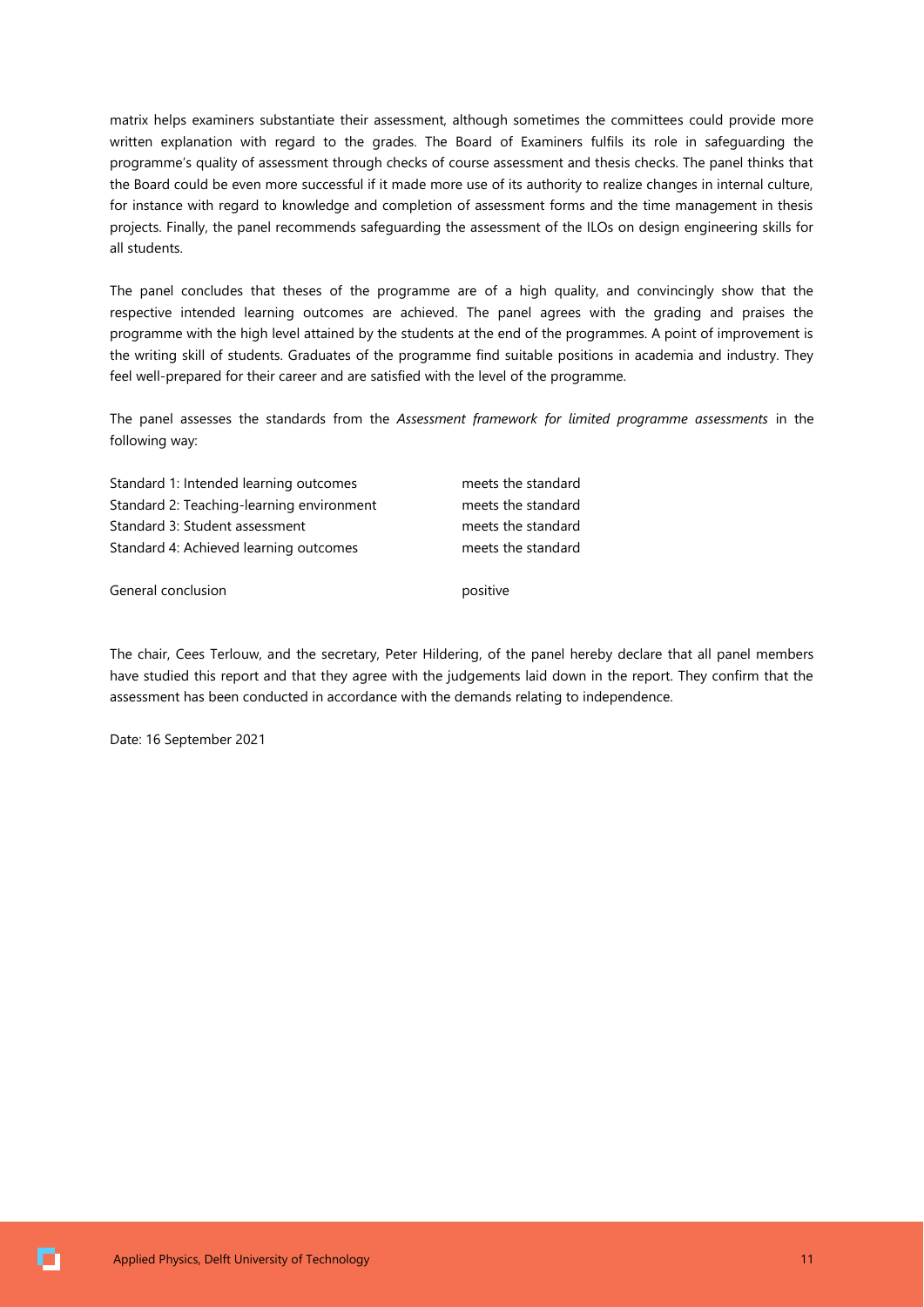# <span id="page-11-0"></span>DESCRIPTION OF THE STANDARDS FROM THE ASSESSMENT FRAMEWORK FOR LIMITED PROGRAMME ASSESSMENTS

### **Standard 1: Intended learning outcomes**

The intended learning outcomes tie in with the level and orientation of the programme; they are geared to the expectations of the professional field, the discipline, and international requirements.

## *Profile and aims*

The bachelor's and master's programmes in Applied Physics are organized by the Faculty of Applied Sciences at Delft University of Technology (TU Delft). The programmes aim to train students to occupy key roles in societal challenges for which physics can provide solutions, such as sustainable energy, health care, climate, safe information and a sustainable food supply. Graduates of the programme should be strong problem analysts and solvers, with strong analytic, numerical and experimental skills, as well as generic skills. They learn concepts and methods of physics, as well as the knowledge, skills and competences to design physical solutions for scientific and technical challenges. They should be able to work in a wide range of positions, including scientific research, engineering, management and industry.

The bachelor's programme provides a solid foundation in physics, including the mathematical, experimental, numerical and general academic skills necessary to be able to work within the field. The master's programme builds upon the foundation laid in the bachelor's programme (either at Delft or elsewhere). Next to a common core of mathematical skills, the programme provides the opportunity to specialize in a specific research field in physics, and to deepen the knowledge and skills necessary to solve challenges within the field. The specializations, which are implemented as tracks within the master's programme, are Radiation Science and Technology, Physics for Energy, Physics for Fluids Engineering, Physics for Health and Life, Physics for Instrumentation and Physics for Quantum Devices and Quantum Computing. These fields align with the strength of the Faculty's research fields, and cover areas that are involved in providing solutions for societal challenges.

The panel studied the profile and aims of the bachelor's and master's programme Applied Physics, and concludes that they are fitting for academic Applied Physics programmes. The bachelor's programme focuses on the broad core of physics, whereas the master's specialization covers fields that provide physical solutions to relevant problems.

Compared to other engineering programmes in the Netherlands, the Applied Physics programmes at Delft have a relatively large focus on the fundamentals underlying the phenomena that are studied. During the site visit, the panel discussed with several representatives of the programmes to what extent the Applied Physics programmes can be considered engineering programmes. The programmes consider themselves to be on the more fundamental side of the engineering spectrum. The programme management explained that the bachelor's programme Applied Physics is to a large extent similar to Physics bachelor's programmes at non-technical universities. This is due to the broad core of physics that covers most of the curriculum and is necessary to be able to work within the field. To underline the engineering character of the programme, the programme has included a learning trajectory on design (see Standard 2) as a response to remarks by the previous accreditation committee. The master's programme continues this learning trajectory and offers more opportunities to specialize in the direction of engineering and design, although there are also some research areas that are quite fundamental in nature that students can choose. The panel concludes that the programmes are aware of their position in between fundamental physics and physical engineering, and maintain an appropriate balance between these two aspects. The programmes have convincingly replied to the recommendations of the previous accreditation committee by developing a design learning trajectory that more strongly underlines their engineering character. The panel recommends to the programmes to keep monitoring the balance between fundamental physics and physical engineering within the curricula.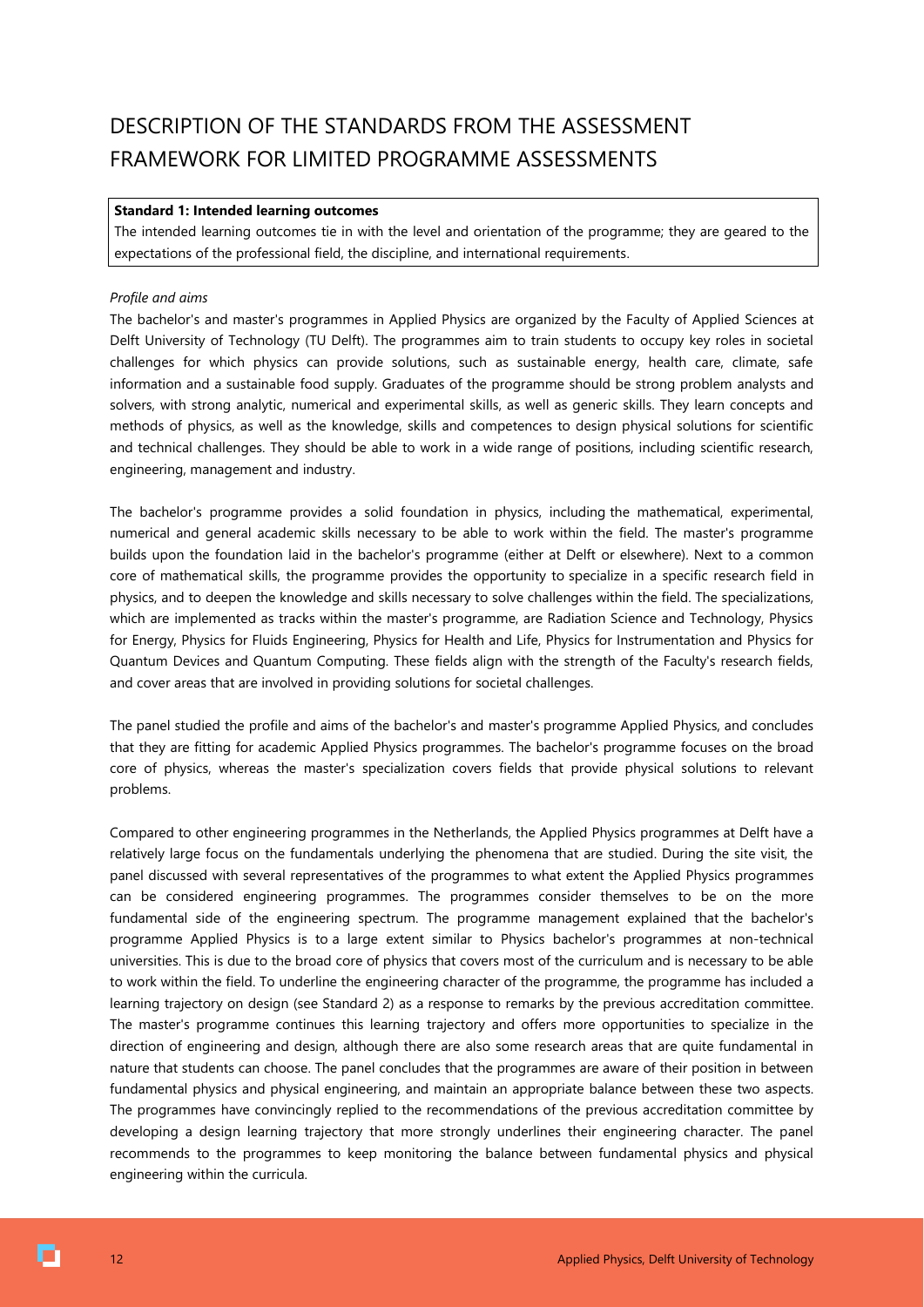#### *Intended learning outcomes*

The bachelor's programme translates its goals into a set of eight intended learning outcomes (ILOs). The master's programme uses a set of nine ILOs that are formulated on a programme level, with the first learning outcome on applied physics knowledge providing differentiation between the research fields underlying the six specialization tracks. These ILOs describe the knowledge, skills and competences that are required of a bachelor's or master's student in Applied Physics. Both sets of ILOs are included in Appendix 2.

To align the ILOs with the international requirements of the field, the Applied Physics programmes in the Netherlands have composed a domain-specific frame of reference (DSFR). This framework is based on the CALOHEE Tuning document for European Physics programmes on the one hand, and the Academic Competences and Quality Assurance (ACQA) framework on the other hand. The ACQA framework (also known as the Meijer's criteria) has been developed by the Dutch technical universities (4TU) as a translation of the Dublin descriptors for higher education in engineering. The programmes have provided the panel with a matrix detailing the relation between the ILOs, the DSFR and Meijer's criteria.

The panel studied the ILOs of both programmes and concluded that they form a convincing and wellstructured overview of the main goals of the programme translated into knowledge and skills to be acquired by students. The use of the Meijer's criteria in designing the ILOs guarantees that they meet the respective bachelor's and master's level and academic orientation, as well as their compliance with general engineering skills required by the academic and professional field. The DSFR is strongly grounded in international requirements for physics programmes, making both programmes well aligned with the requirements of the field. The panel noted that the learning outcomes related to the applied character of the programmes have been added since the previous accreditation. It considers these to be solid and well integrated, and compliments the programmes with this.

The panel notes that professional and transferable skills could be more prominent in the ILOs for both programmes. In the self-evaluation, the programmes already conclude that the learning outcomes do need to be updated to include elements from the DSFR regarding diversity, inclusivity and research integrity. The panel supports this, and notes that this update could include additional skills that will be important in the future workplace, such as social awareness and entrepreneurship. This is relevant for the master's programme in particular, as many of the alumni end up working in industry.

#### **Considerations**

The profile and aims of the bachelor's and master's programme Applied Physics are fitting for an academic programme within the field. The bachelor's programme focuses on the broad core of physics, and the master's programme on the deepening and application of knowledge, skills and competences to a specific field and the related technical challenges. The programmes have strengthened the applied character of their curricula, and maintain an appropriate balance between a fundamental and engineering approach. The panel recommends monitoring this balance with special attention for design and system engineering.

The goals of both programmes have been well-translated into two coherent sets of intended learning outcomes that are aligned with the requirements of the academic and professional field through the Meijer's criteria and a domain-specific framework of reference that is based on international standards. The panel recommends expanding the intended learning outcomes for both programmes with skills and competences related to diversity, inclusivity, research integrity, social awareness and for the master's programme also with entrepreneurship.

#### **Conclusion**

*Bachelor's programme Applied Physics:* the panel assesses Standard 1 as 'meets the standard'. *Master's programme Applied Physics:* the panel assesses Standard 1 as 'meets the standard'.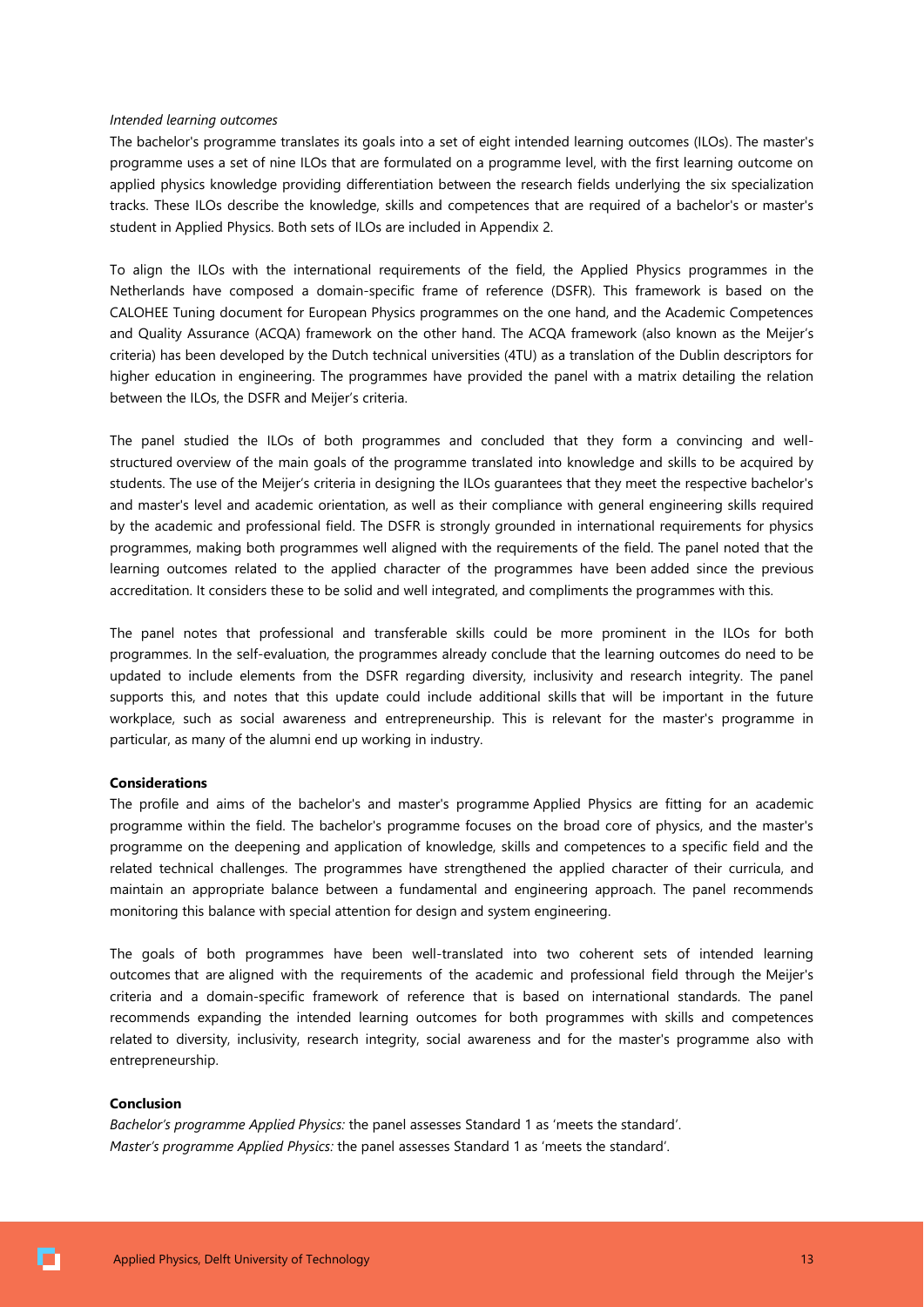### **Standard 2: Teaching-learning environment**

The curriculum, the teaching-learning environment and the quality of the teaching staff enable the incoming students to achieve the intended learning outcomes.

#### *Curriculum: Bachelor's programme*

The bachelor's programme Applied Physics consists of a 150 EC core programme and a 30 EC minor. Most courses are either 3 EC or 6 EC, and are offered in a structure of octals, with short, focused four-week periods of education, following by an assessment week (see Feasibility for further discussion). The first two years have a strong focus on fundamental knowledge and skills, with respectively 45 (year 1) and 42 EC (year 2) reserved for core courses in mathematics, general physics (i.e., Mechanics, Electromagnetism, Quantum Physics) and applied physics (i.e., Thermodynamics, Systems & Signals, Computational Science). The remaining 15 and 18 EC are for courses on design, research skills, experimenting and technology management. The third year consists of the minor (30 EC) in the first half of the year, the final general and applied physics courses (15 EC), a philosophy of science course (3 EC) and the bachelor's research project (12 EC). For the minor, students can choose from a wide selection of minor programmes offered by TU Delft to either broaden their view outside physics or follow a bridging programme for a non-physics master's programme. In addition, students can opt for a minor abroad, or the selective deepening minor in physics offered in collaboration with Leiden University. For the bachelor's research project, students perform an individual research project in one of the Faculty's research groups under supervision of a staff member.

The courses in the curriculum are connected through learning trajectories. The learning trajectories consist of interrelated courses that build upon each other over three years. Learning trajectories can be subdisciplines (*i.e.,* Mechanics, Electromagnetism) or skills and methods (Experimenting, Computation, Design). Teaching staff associated with the courses have a constructive alignment meeting once every two years where all content, learning objectives and assessments within a learning trajectory are reviewed and aligned by the teaching staff together with the programme management. The learning trajectory Design was added to the curriculum in response to the request of previous accreditation committee. This learning trajectory consists of two Design Engineering projects in which students get familiar with the design cycle, and work in groups to design experiments and products.

The panel studied the structure and content of the curriculum of the bachelor's programme Applied Physics, as well as the contents of a number of courses, and spoke with programme management, students and teaching staff. It concludes that the programme has translated its intended learning outcomes into a solid and coherent curriculum. It offers a broad foundation within applied physics and gives students a thorough training in the knowledge, skills and competences within the field. The learning trajectories provide structure and coherence to the programme for both students and teaching staff. As the learning trajectories are defined as groups of courses, they exclude general skills such as professional and academic skills, which are offered in a more integrative way rather than in separate courses. But also, even if skills have their own dedicated courses, they exclude skill components offered as part of other courses. The learning trajectory Design is an example of this. Although the panel considers the two design engineering courses that make up this learning trajectory to be good additions to the curriculum that underlines the applied, engineering character of the programme, there is also room for design elements in other courses, such as the practicals or the bachelor's project. During the interviews, the panel learnt that the programme management plans to update the curriculum in the coming years. The panel recommends including a review of the learning trajectories in this update, in particular by allowing for more detail in the description of the learning trajectories' lay-out. Among other things, this will make room for a skills learning trajectory that can provide a more systematic overview of academic and professional skills education in the programme. Furthermore, the panel recommends increasing the frequency of alignment meetings within the learning trajectories, for instance by adding smaller alignment meetings before the start of new courses in order to finetune the coherence between courses.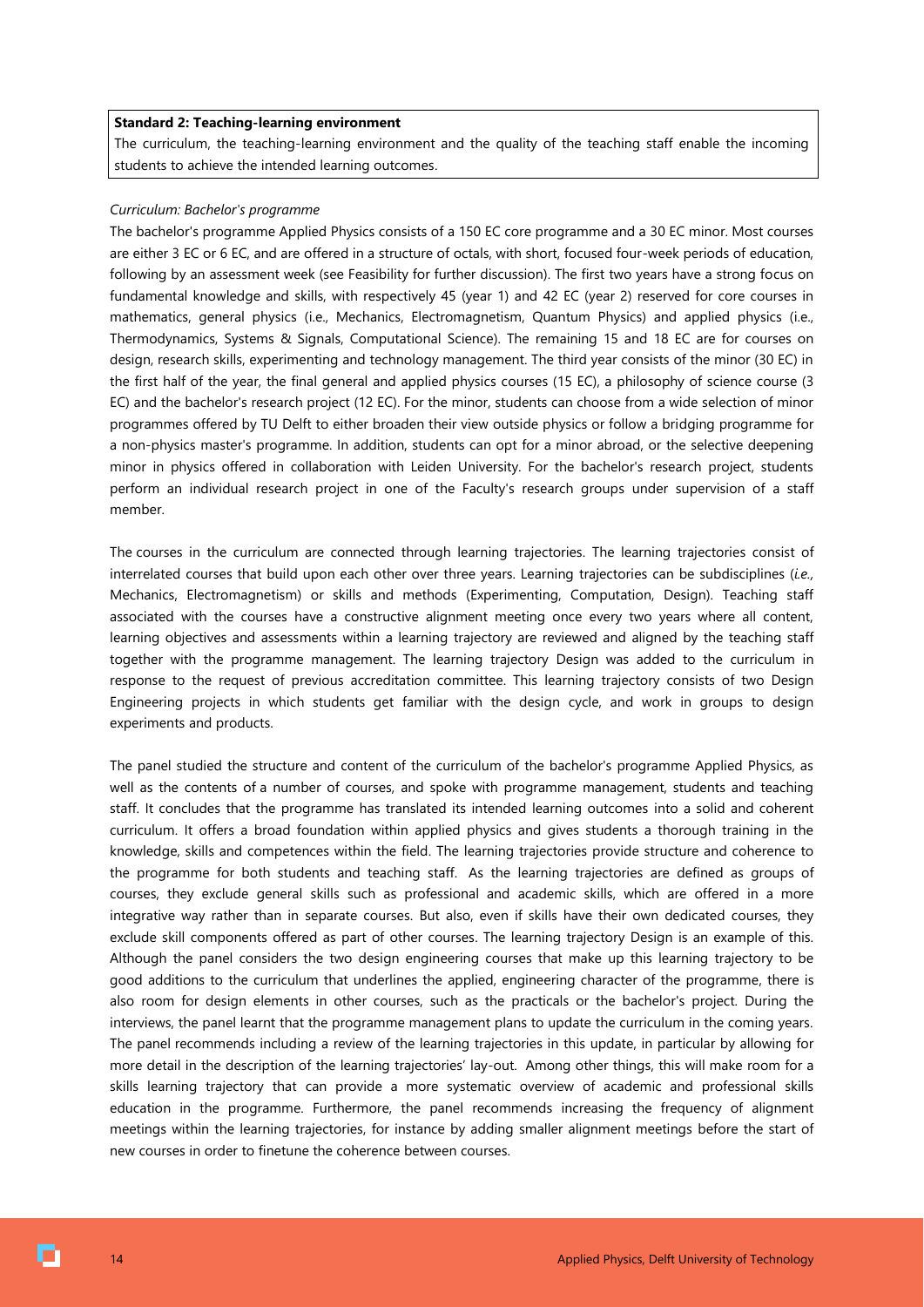#### *Curriculum: Master's programme*

The curriculum of the master's programme consists of a common core (24 EC), electives (18 EC), an orientation programme related to the career the student wants to pursue after gradation (30 EC), and the master's thesis project (48 EC). The curriculum is structured in the same way for each of the five tracks. The definition of a track is quite broad and in fact defined by the master's thesis and 12 EC of electives labelled for that track; this means that students do not have to choose a track immediately when starting the master's programme.

- The *common core* consists of two compulsory courses: Mathematical Methods for Physics (9 EC) and Ethics (3 EC). In addition, students are required to choose two out of four 6 EC master's courses on fundamental physics topics.
- For the *electives*, students can choose specialized courses related to their track of choice. There are over 50 track-related courses to choose from. As mentioned above, students are required to choose at least 12 EC of courses from within their track. Any remaining EC can be spent on any physics or mathematics course on master's level. Most students choose a course relevant to their master's project.
- In the *orientation*, students can strengthen their skills for one semester (30 EC) with regard to the direction they want to pursue after their graduation. This can be either Research & Development, Education, or Management of Technology. Alternatively, students can opt to study abroad for a half year. The orientations Education and Management of Technology are fixed curricula that students follow at either the master's programme Science Education and Communication or in Management of Technology. In the Orientation Education, students obtain a first- or second-degree teaching qualification (depending on whether or not they followed the educational minor during their bachelor's programme) as a physics teacher. The Research and Development orientation lets students choose between an industrial internship (18 EC) or a group design project and course (15 EC), with the remaining EC to be spent on additional electives. For studying abroad, students can either propose a project of a university of their own choice to their supervisor or take part in the Optics in Jena programme with the Friedrich Schiller Universität. The latter is an extended programme of 60 EC, in which students also pursue their master's thesis as an external project in Jena. An additional special variant of the programme is the Casimir programme offered in collaboration with Leiden University. This programme is offered to a select group of excellent students (grade point average 7.5 EC or higher) that aim to pursue a PhD programme after completion of their master's project. It is focused on conducting a master's thesis project that is developed into a PhD project proposal.
- The *master's thesis project* is an individual research project conducted at one of the research groups associated with the selected track of the student. Students start by doing 6 EC of preparatory work, focusing on general and academic skills necessary for setting up and executing the project. After that they conduct their 42 EC project and finalize it with a report, a presentation for an audience and a closed-door oral defence with the assessment committee.

The panel studied the curriculum of the master's programme and concludes that the programme has successfully translated the ILOs into a coherent and varied curriculum with lots of room for individual customization and specialization. The common core and structure of the curriculum provide students in all tracks with a comparable experience and defines the level of the programme. The Management and Education orientations provide attractive options for students that want to pursue a career in these directions, and the Casimir and Optics in Jena programmes are attractive options for students interested in either studying abroad or pursuing a PhD after completion of their master's degree. The addition of a design project to the orientation is a good response to the previous assessment committee's recommendation to improve the attention to design engineering in the programme. The panel learnt from the interviews that most students in the research & development orientation choose an industrial internship, with only a small group opting for the design project. The panel supports the efforts of the programme to make the design project more popular with students, as it sees this project as one of the distinctive features of an applied physics programme as compared to a general physics master's programme.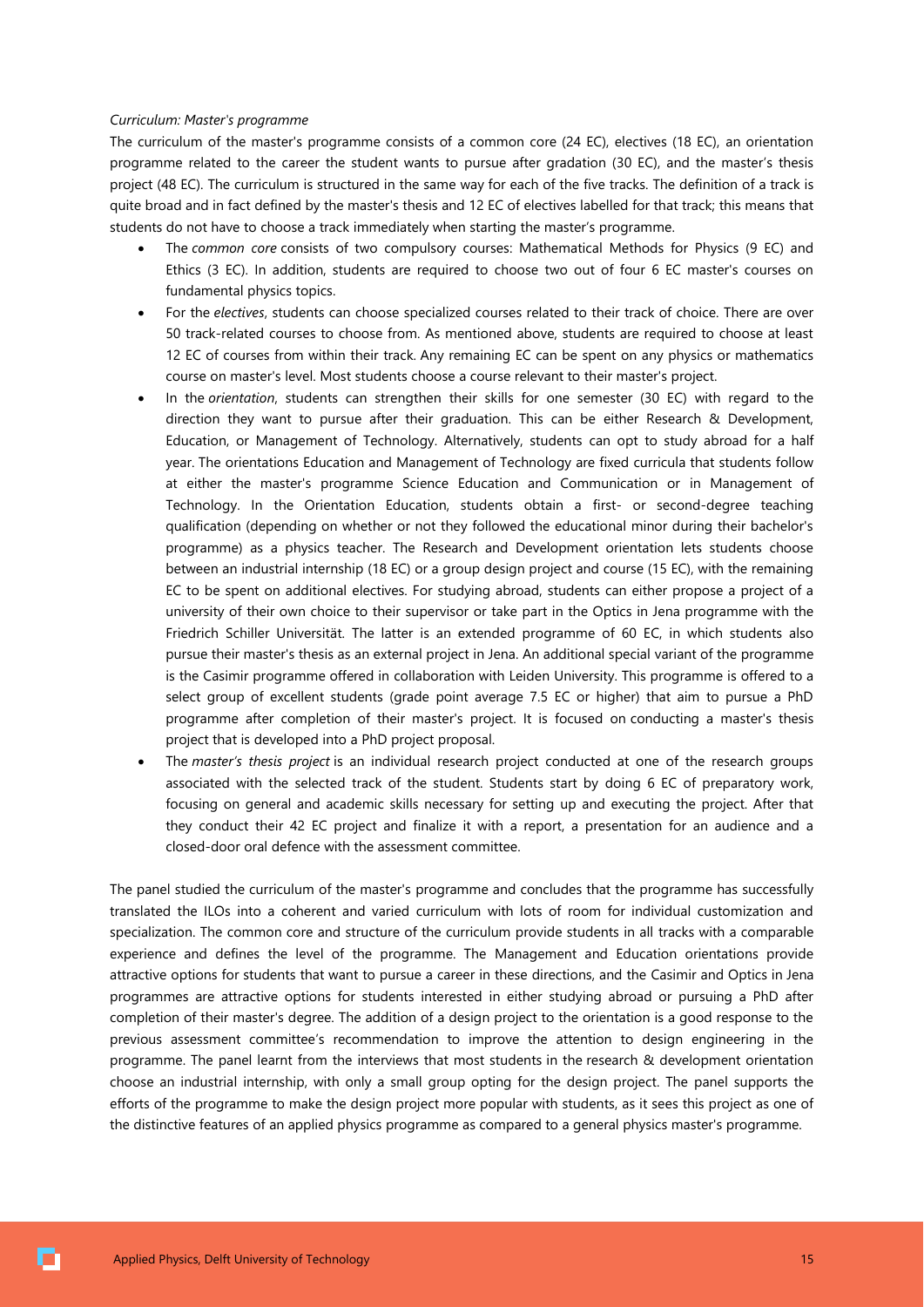The master's programme has not explicitly formulated learning trajectories throughout its curriculum. The panel understands that students to a large extent follow an individualized curriculum, but nevertheless thinks that the programme should at least monitor the training in skills and in design engineering that students receive more systematically. Academic skills are well-covered in the preparatory work for the master thesis project, but transferable skills such as cooperation and working in interdisciplinary teams have a more diffuse presence in the curriculum, spread over multiple electives. The same applies to design engineering in the case of students that do not choose the design project. The alumni survey as well as the alumni interviews mention attention to transferable skills as a point of improvement. The programme could realize a more systematic embedding by integrating a skills and a design learning trajectory into the common elements of the programme, or by monitoring this for each student individually. During the interviews, the panel learnt that the programme management plans to update the curriculum in the coming years. The panel recommends including the implementation of the abovementioned learning trajectories transferable skills and design into this process.

### *Teaching methods*

The *bachelor's programme* focuses in its teaching methods on extensive practicing with the teaching materials to help students get familiar with the mathematical and physical concepts and techniques. In general, first-year students are required to spend 60% of their time on lectures and tutorials, 20% on practical work (lab work, computer assignments and projects) and 20% on self-study. In the second and third year this balance shifts towards more self-study and less lectures and tutorials. In their practical work, students are increasingly challenged to work in a problem-based way and design their own experiments, rather than using a pre-selected set-up.

The panel appreciates the educational concept and teaching methods in the programme, in particular the shift towards problem-based learning during practical work. Furthermore, the relatively large number of tutorials helps students get acquainted and practice with the sometimes complex and abstract material. The panel understands that this is necessary to reach the level of abstraction required in the field of physics. At the same time, it recommends monitoring the balance between understanding and applying the phenomena studied. The students that the panel interviewed recognized the programme's strong focus exercises. They reported to sometimes miss attention to the qualitative discussion of the physical phenomena behind the mathematical exercises, as well as the application of course content towards practical challenges. The panel appreciates the comment of the students and adds that the applied part of the courses should have its own level of depth rather than serving as an illustration by a theoretical exercise, as was sometimes the case in the materials that the panel studied. Furthermore, some students mentioned that they would also value more variety in teaching methods with regards to writing reports, giving presentations and project work. The panel supports this, adding its own observation from the bachelor's theses that in particular writing skills within the programme could be improved (see Standard 4).

The *master's programme* uses the educational concept of self-development. Students are encouraged to develop their own learning path, and to learn by doing through working with experts in the field. Especially the electives are often small-scale courses where students work closely together with fellow students and teachers. These courses usually use teaching methods suitable to specialized, small-scale courses, such as discussing homework exercises, and executing projects and presentations based on papers. In the master thesis project, students work on their own research project with researchers within their field. The panel concludes that the educational concept of the programme fits the goals of the programme, and that the curriculum is designed to accommodate this. Students have a lot of room for self-development and for interaction with experts, and the teaching methods applied in this framework are varied.

Over the past two academic years, both programmes were generally successful in transitioning towards online education when corona measures made it hard to organize on-campus meetings. Lectures and tutorials were held online. With additional support from student tutors, tutorials could be held in smaller groups, making it easier to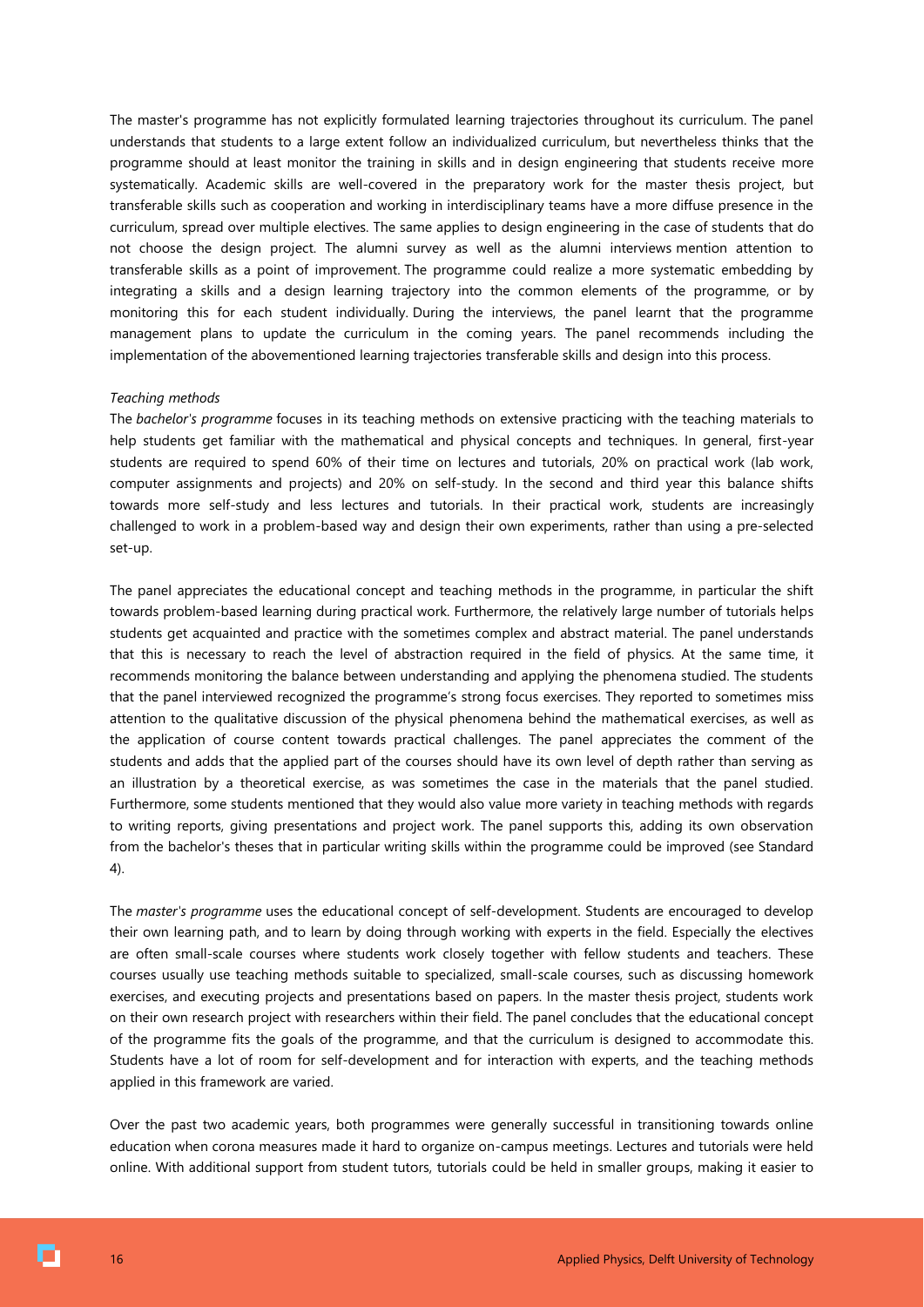interact with all students. The limited campus time that was available to the programmes was mostly used for cohesion and support for first-year bachelor students and experimental work in small groups. Students and teaching staff reported to the panel that, although there were some teething problems in the start-up period, they were ultimately satisfied with the online education and the variety of online teaching methods. Nevertheless, most were looking forward very much towards a return to normal.

#### *Language and internationalization*

The *bachelor's programme* is offered in Dutch. It is one of the few bachelor's programmes at Delft University of Technology that has not made the switch to English. This is an explicit choice of the programme management. The programme attracts a relatively large group of students that have a low proficiency in English at the start of the programme. As the curriculum is already experienced as challenging by first year students, the programme does not want to further complicate the study process by offering courses in English. The use of English is gradually introduced during the bachelor's programme, starting with English-language study materials, and continuing in an increasing number of English-taught courses in the second and third years of the programme. At the end of the bachelor's programme, students usually have sufficient command of English to be able to write their bachelor's thesis in English (although the option to write it in Dutch is present) and continue into an English-language master's programme.

The panel supports the well-motived the decision of the programme management to offer the bachelor's programme in Dutch. The increased use of English throughout the programme prepares students for an Englishlanguage master's programme and the international professional field on the one hand, and on the other hand allows for the inclusion of international teaching staff in later courses. The panel recommends continuing to monitor English-language proficiency within the programme. The panel noted from the bachelor's theses that a small portion of the students still struggle with the English language at the end of the curriculum. The programme could consider formalizing the build-up of English-language proficiency as a learning trajectory throughout the programme.

The *master's programme* is offered in English. According to the programme, English is the dominant language in the field, both in academia and in the professional field. This means that the English language is essential in order to be able to participate in the international field of applied physics. As the staff in the Faculty is very international, the use of English means that all staff can participate in education. Due to this international context, all teaching staff works and communicates in English on a day-to-day basis. For new staff members, language proficiency is one of the selection criteria. Additionally, the university offers courses to improve language proficiency of all staff.

The panel considers the choice for the use of English to be very well motivated. The programme is offered in an international environment, with regard to both the field of applied physics and to the staff of the Faculty. An English-language programme prepares students for an internationally oriented field. Students are generally positive on the quality of the education in English, and sufficient attention is paid to the language skills of the teaching staff. The programme itself mentions that the integration between Dutch and non-Dutch students could be improved. The relatively small group of international students (15-20% of students in total) sometimes has trouble integrating into the larger group of students that already know each other very well from the Delft bachelor's programme. The panel supports efforts of the programme to improve this. The programme could for instance consider a joint introduction week or event for all students or moving the common core courses where students meet each other as much as possible to the first semester of the first master year. Furthermore, the panel learnt from the interview with the professional field that international graduates of the programme are not always familiar with Dutch (professional) culture. This can make them less attractive for companies based in the Netherlands. The panel suggests offering international students additional training in working in the Netherlands, either within the curriculum or as an extracurricular activity.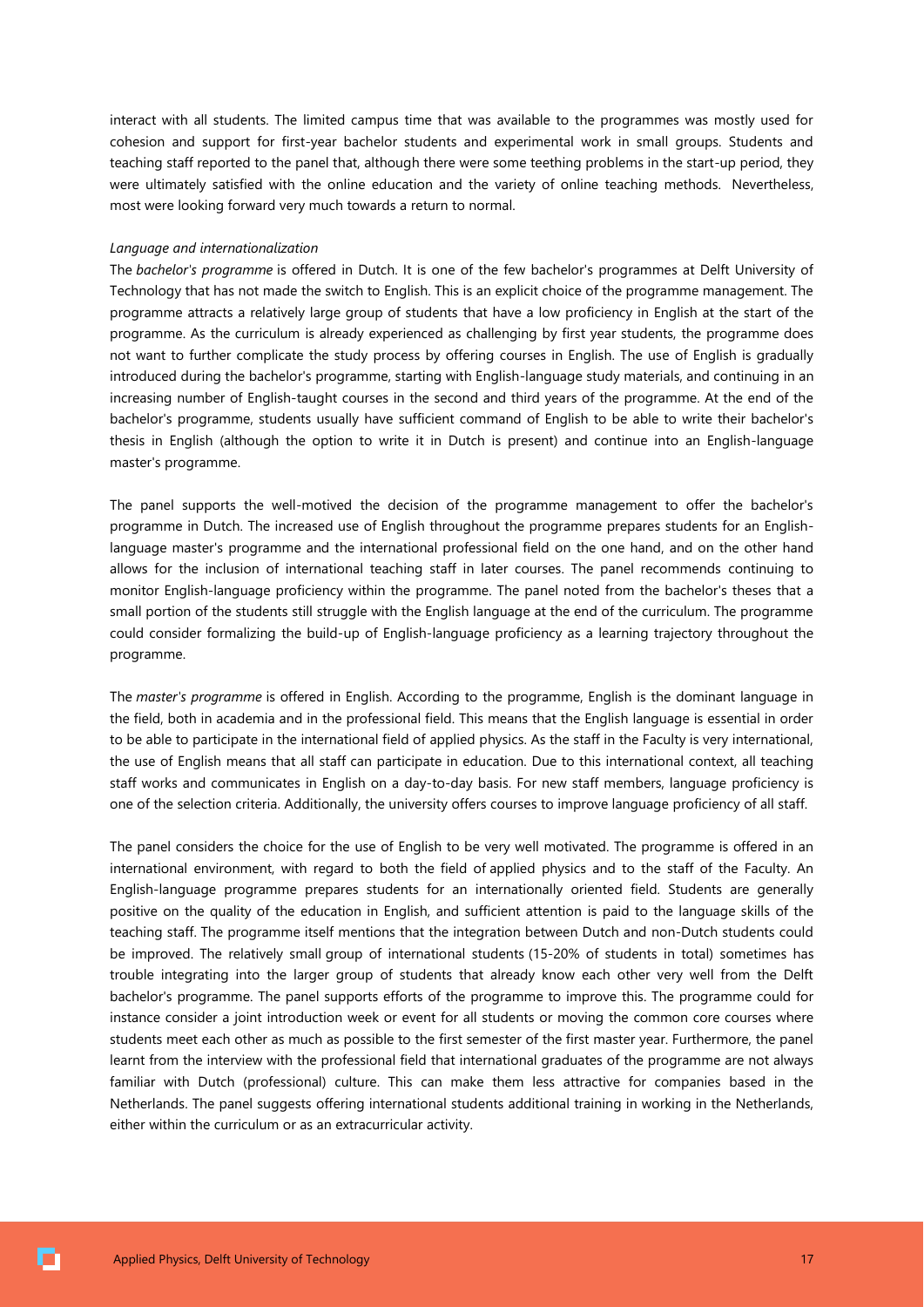#### *Feasibility*

The *bachelor's programme* invests significantly in the feasibility of the programme, particularly during the first year. Prospective students participate in a mandatory matching event in which they can experience whether the programme fits their interests and skills and can opt for a pre-university online course in Physics if they are unsure about their level. Throughout their first year, the programme helps students in the transition from secondary school to university by offering a strict curriculum in which it is clear what is expected from them each week. The curriculum is divided into octals, with short four-week periods in which 3 EC courses are taught, followed by an assessment week. In the second and third year, the curriculum increasingly offers 6 EC courses over periods of eight weeks in order to make room for more in-depth courses, and to give students more responsibility for their own planning.

The panel praises the attention to feasibility in the bachelor's programme, in particular the attention to the shift from secondary school to university that results in a relatively limited drop-out. During the interviews, the panel noted that the octal-based curriculum was regarded with mixed feelings both by students and teaching staff. Some students felt very well-supported through the fixed structure, whereas others felt that the short periods of education followed by assessment allowed them hardly any breathing room, in particular when they also had to integrate resits for tests. The teaching staff experience short periods of high workload due to the octal system; some did not mind but others would prefer to offer a more balanced distribution of teaching load. Furthermore, some teaching staff mentioned that they felt the short duration of courses negatively impacted long-term retention of knowledge in students over later years. The precise causal relation between the curriculum structure and feasibility is up for further evaluation and debate. The bachelor's programme is therefore planning a thorough evaluation of the octal system as part of the earlier-mentioned curriculum review. The panel supports this plan. It recommends to not only an evaluation of the practical implications of the system, but also of the philosophy behind this system using insights from the educational sciences.

The feasibility of the master's programme is mostly dependent on the choices for an individual curriculum that students make. During the interviews, some students mentioned that they had to work very hard to complete the programme within the allocated time. Many students continue working on their courses and projects during the summer holidays to be able to successfully complete the programme. The teaching staff and programme management told the panel during the interviews that they recognize the issue, but that it is not usually the result of the study load itself. Some of the individual curricula are not well balanced over the year or have too many ECs since students try to keep their options open for as long as possible. The panel recommends monitoring the feasibility of the individual curricula of master's students, supporting them in dealing with planning issues and helping them to make choices without keeping their options open for too long.

In *both programmes,* the thesis project is often a source of study delay. Students often keep working on their project beyond the allocated time to realize better results or because the project interests them. In some cases, supervisors even promote this rather than steering towards timely completion. The programmes are actively working to improve this situation. A new rubric for scoring the thesis includes time management as a criterion and includes a summative mid-term assessment on the progress so far. The preparatory work for the master thesis project that was recently included helps students plan their project and set realistic goals. The panel supports these measures and encourages the programme to stimulate both students and supervisors to promote timely completion of thesis projects. It understood from discussions with the programme management and Board of Examiners that the programmes sometimes still struggle to convince all supervisors to include time management in the thesis assessment. The panel considers that the programme management and the Board of Examiners could play a role in more strongly enforcing this rule (see also Standard 3).

#### *Student support*

The students that the panel interviewed feel well supported throughout the programme. The programme coordinator is available for programme-related questions, and two academic counsellors for issues related to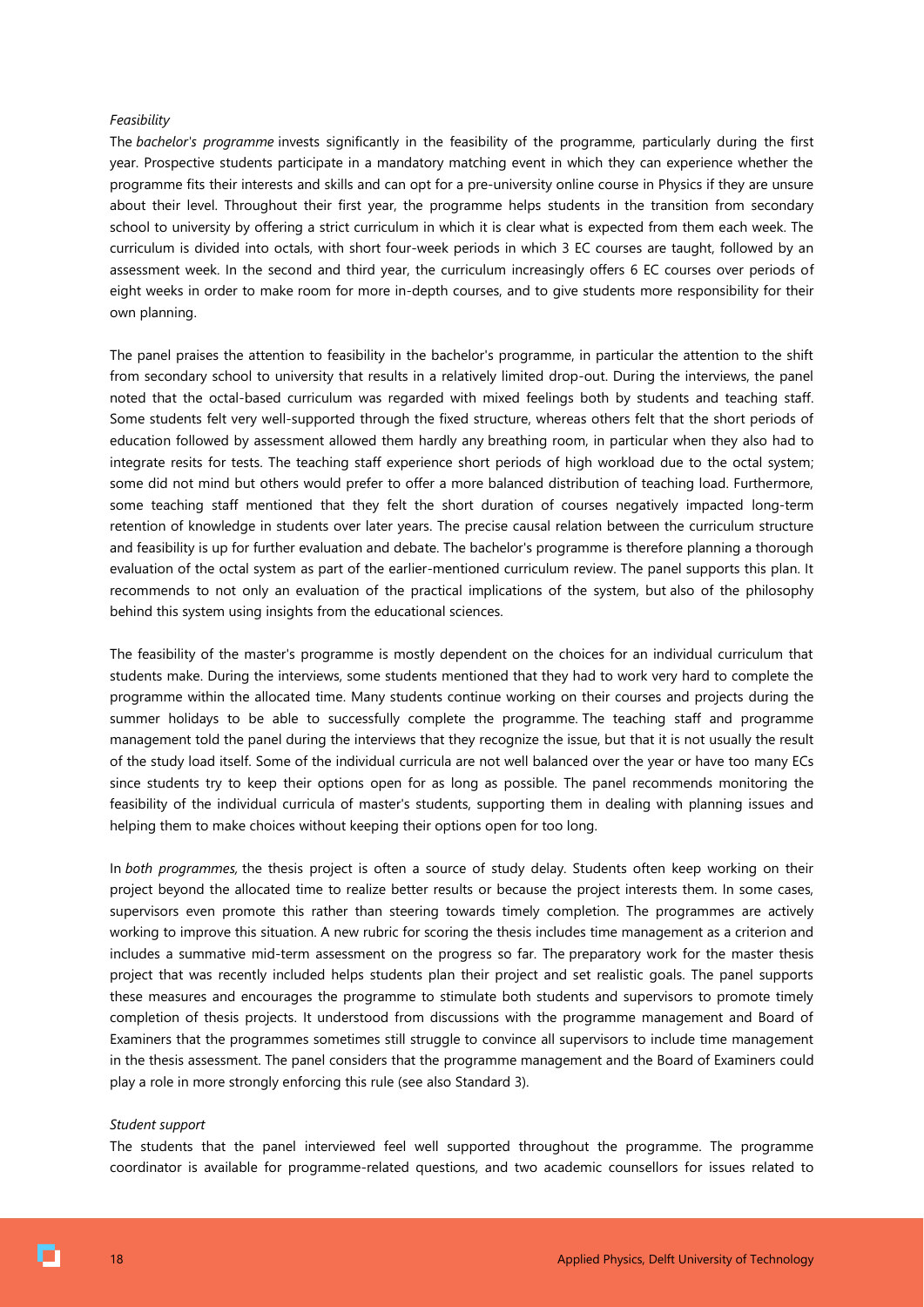personal circumstances. The study association provides an important informal network for support of students, in particular when they first start at the university. For talented students, both programmes provide additional opportunities, such as a double bachelor's programme with Applied Mathematics, a university-wide honours programme and the Casimir programme for prospective PhD students or a double master during the master's programme. In the past year, when corona measures made it impossible to organize on-campus meetings for most of the year, the programme especially invested in cohesion and student support for first-year bachelor's students. Each student was assigned a mentor responsible for monitoring his or her well-being and study success. Extra student tutors (third-year bachelor's students or master's students) were hired to allow for more personal education in smaller groups. When the opportunity arose to organize physical meetings on a small scale, the programme used this time mainly to improve social cohesion for first-year students. Students reported to the panel that they valued the efforts of the programme and felt that the measures taken kept the programme feasible, also during distance education. Bachelor's students in later years as well as master's students regret that they had less opportunities to meet, but understand and support the decision of the programme management to give preference to first-year students' tutorials.

The panel is positive about the student support in both programmes. It praises the attention to the well-being of first-year students who enrolled during the corona pandemic, as well as the many opportunities that the programmes offer for talented students. Furthermore, the panel is positive about the important role that the study association has in student support, especially for first year students. Based on the discussions during the site visit, the panel noted that not all students with special needs, such as autism or dyslexia, seem to find their way towards additional support. It recommends improving communication in order that all students are aware of the support that is available at the university. From the alumni survey mentioned under Standard 4, the panel concluded that 5% of master's students struggle to find a job after graduation: experiences from other programmes leads the panel to believe that these could be special needs students who could maybe profit from additional support from the university. Furthermore, the panel thinks that attention towards inclusivity and diversity could be improved. Both programmes acknowledge that the number of female students as well as female teachers is relatively low in the programmes, even when compared to national averages. The panel recommends continuing to look for the causes for this discrepancy and to formulate concrete actions to address this gender gap.

With regard to professional orientation, the programmes offer various extracurricular activities such as lunch meetings with speakers from industry and open company days as well as opportunities for industrial internships in the master's programme. Most students were satisfied with this, although some bachelor's students would prefer more contacts with industry. The panel encourages the programme to continue their efforts and to investigate whether there is more room for career orientation in the bachelor's programme.

### *Teaching staff*

The programmes are taught by the scientific staff associated with the Faculty of Applied Sciences, with a small number of courses being taught by lecturers form the Faculties of Electrical Engineering, Mathematics and Computer Science or Technology, Policy and Management. Some of the teaching staff of the master's programme are associated with the QuTech institute for quantum computing: they can act as lecturers provided they obtained a University Teaching Qualification (UTQ). Courses are generally taught by two staff members, who are both responsible for the quality of education, and review each other's contributions based on the four-eyes principle. Nearly all teaching staff (98%) of the bachelor's programme and all of the teaching staff of the master's programme hold a PhD. All new teaching staff are required to have obtained or follow the UTQ course. Current staff members have either followed the UTQ course, or received an exemption based on a dossier proving acquired teaching competences.

The documents as well as interviews with students and teaching staff gave the panel a very positive view of the teaching staff of both programmes. Students are satisfied with the quality of the education, and experience their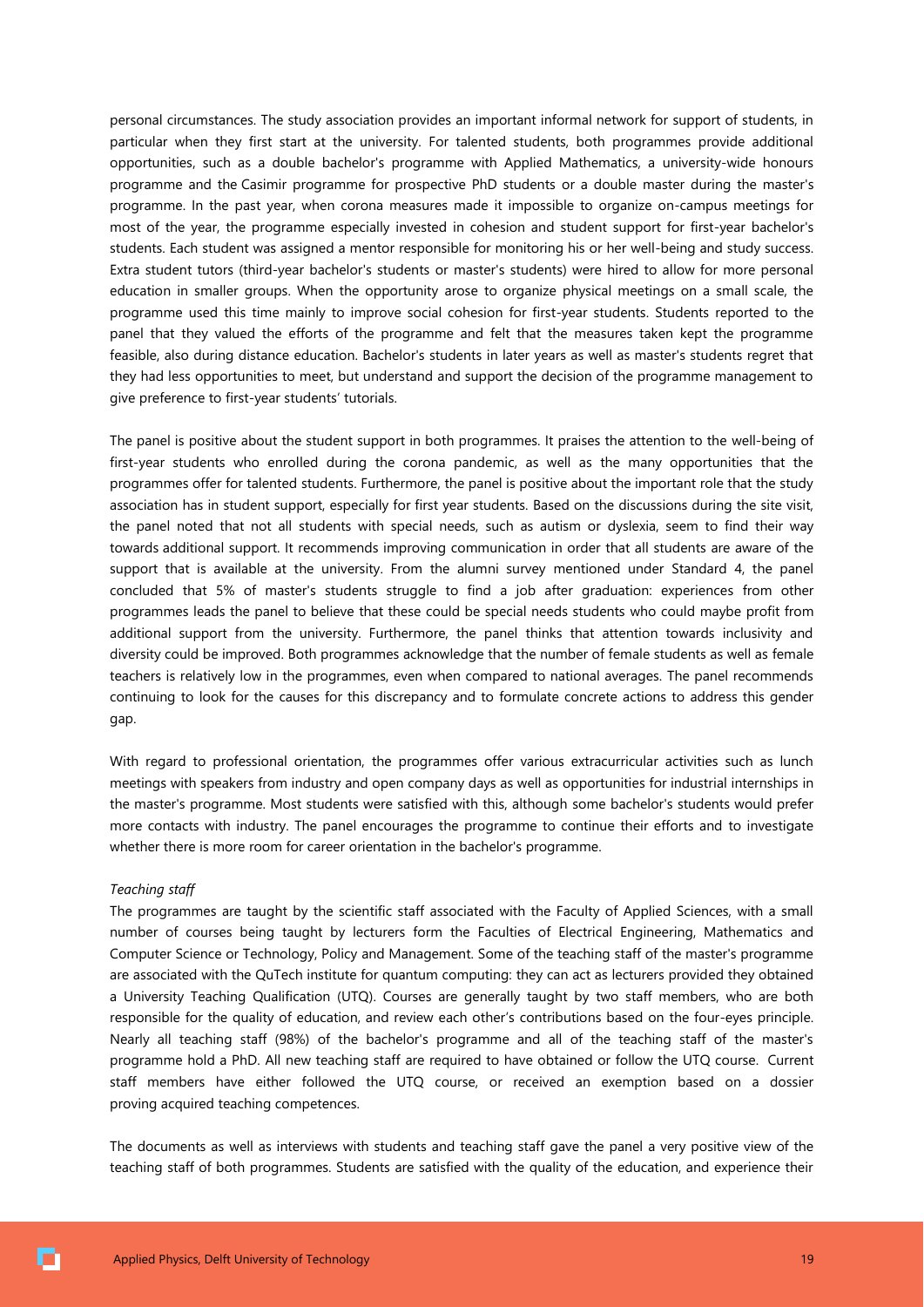teachers as very competent and approachable, even though the number of students in the courses can be high. The panel praises the attention towards professionalization of the staff, both with regard to UTQ requirements and in the four-eyes principle used by the pairs that teach the courses. As in most university departments, workload can be high at times, but in general the staff report that their teaching load is manageable. The panel gained the impression that teaching staff cooperate well as a team, and appear motivated, proactive and open for feedback from students and colleagues. Regarding student feedback, the panel noticed during the interviews that students do not always see the results of their feedback on courses, although the programme usually follows up on this feedback. It recommends sending information on course improvements based on student feedback to the students that originally provided the feedback.

#### *Programme-specific facilities*

The bachelor's programme uses ten student laboratories for practical work, as well as a Maker Space that students can use to construct prototypes and instruments as part of design projects. The laboratories are mostly used by first year students: for most second and third year bachelor's courses, as well as all master's courses, students do their experimental work within the Faculty's research groups, allowing students to become familiar with state-ofthe-art equipment. As the site visit took place online, the panel did not visit the laboratories, but based on the documents and the students' remarks, the panel is positive on the programme-specific facilities of both programmes.

#### **Considerations**

The *bachelor's programme* has adequately translated their intended learning outcomes into a coherent curriculum. It offers a broad foundation within applied physics and gives students a thorough training in the knowledge, skills and competences within the field. The learning trajectories provide structure and coherence to the programme. The panel welcomes the addition of a learning trajectory on design engineering in the programme. To further improve the learning trajectories, the panel recommends defining them in more detail to also include elements offered in multiple courses, such as academic and professional skills. The teaching methods in the bachelor's programme are appropriate. The panel recommends monitoring the balance between mathematical exercises and qualitative understanding of physical phenomena. It also advises to take care of providing sufficient depth when discussing the application of theory in practice. Furthermore, the panel recommends more variety in teaching methods with regard to communication skills, in particular writing. The panel supports the decision to offer the programme in Dutch. To build up English language proficiency in order to prepare students for a master's programme, the programme could consider creating a learning trajectory on this skill. The curriculum is feasible, and helps students get acquainted with studying at the university by dividing the first year into short octals with a focused study schedule. Since feedback on this system is mixed, the panel supports the planned curriculum structure evaluation.

The *master's programme* offers a varied and attractive curriculum that covers all elements of the intended learning outcomes. The common core and structure of the curriculum provide students in all tracks with a comparable experience and defines the level of the programme, while the track-specific electives, orientation and master thesis project offers many opportunities for individual trajectories. Students are encouraged to develop their own learning path and learn by working with experts in the field. The teaching methods are varied and fit the goals of the programme. The panel recommends a more systematic monitoring of transferable skills and design engineering education throughout the curriculum, for instance by creating learning trajectories. The programme is offered in English, in line with the international field of physics in which graduates of the programme can be expected to work. The panel considers this choice to be well-motivated. The curriculum is feasible in general, although some students experience a full or unbalanced curriculum based on their individual choices. The panel recommends increasing support for students in dealing with planning issues and helping them make choices without keeping their options open for too long.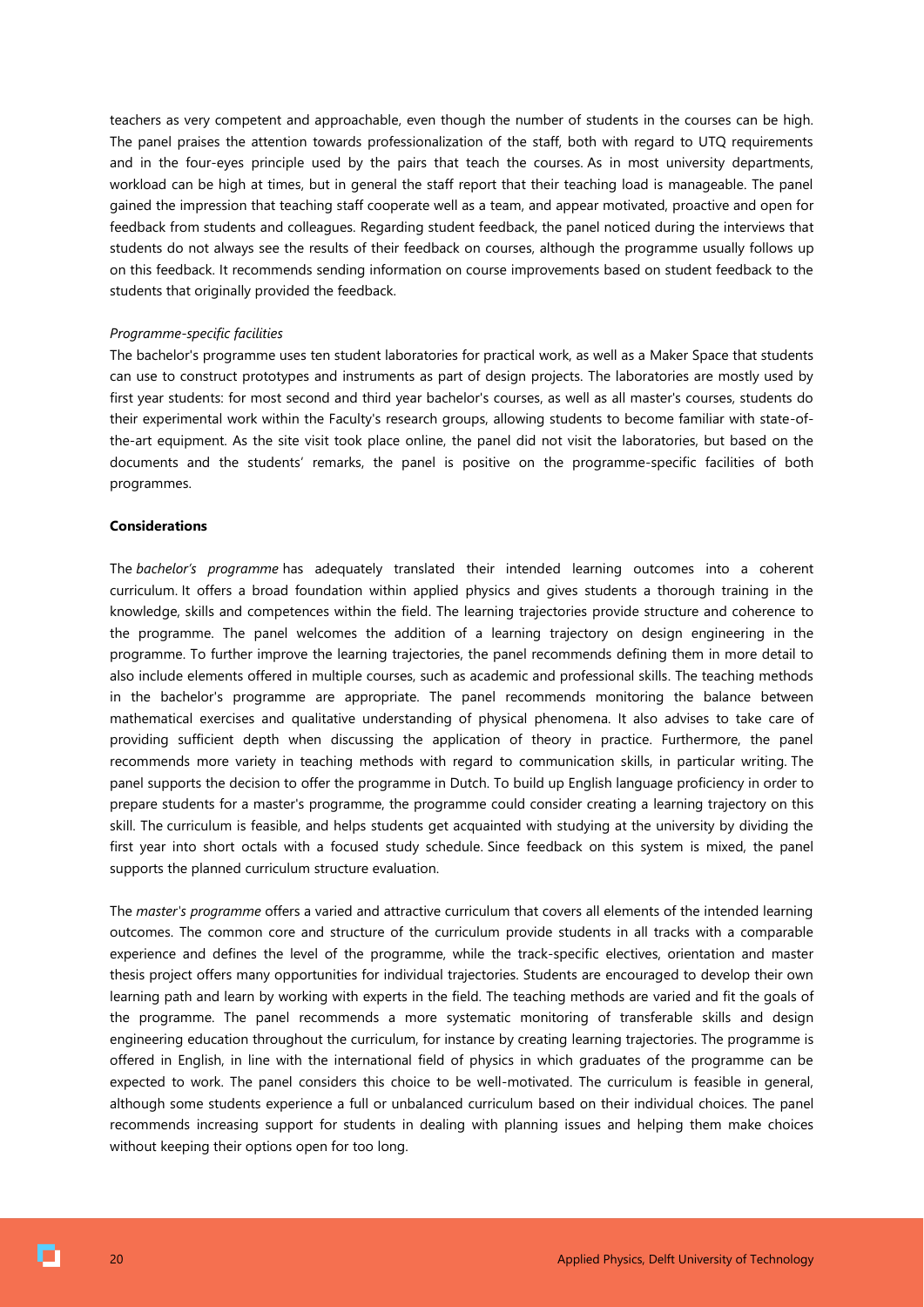*Both programmes* aim to improve feasibility by stimulating a timely completion of the thesis project. The panel supports these efforts. With regard to support during the corona pandemic, the programmes were generally successful in transitioning towards online education when corona measures demanded this. The panel praises the efforts of the programmes in facing this challenge, in particular the attention to cohesion and well-being of first year's bachelor students. The teaching staff involved in the programmes is competent, well-qualified, motivated and open for feedback.

#### **Conclusion**

*Bachelor's programme Applied Physics:* the panel assesses Standard 2 as 'meets the standard'. *Master's programme Applied Physics:* the panel assesses Standard 2 as 'meets the standard'.

### **Standard 3: Student assessment**

The programme has an adequate system of student assessment in place.

#### *Assessment system*

Both programmes adhere to the faculty-wide assessment system. This system is based on constructive alignment and aims to use assessment methods that align with the course objectives and the teaching methods used in the courses. Each course has an assessment matrix, in which students can find the form, requirements and goals of each test. Each exam is checked by two examiners: usually the two teachers associated with a course. In the case of project work, such as the design engineering projects, there is always an individual component next to the group assessment to guarantee that each student meets the intended learning outcomes. The faculty recently introduced an online correction system called 'Zesje' that provides students with detailed feedback on each question in written exams.

Over the past two years, the programmes were forced to shift towards online assessment for most courses. This initially sparked a debate among programme management, teaching staff, Board of Examiners and students on the rules and guidelines of online assessment. The result was an increased use of open book exams, which are more fraud-resistant than the closed-book exams in an online setting. In some courses for which open book exams were not suitable, limited exceptions for on-campus exams were possible. Various groups that the panel interviewed reported this debate to be a time-consuming and sometimes frustrating process, but in the end, most were satisfied with the result. For a small number of courses (10-15%) exams had to be postponed due to the lack of an online alternative, but for each course ultimately a solution was found.

The panel is very positive about the system of assessment in both programmes. The four-eyes principle used in all exams, as well as the attention to individual components when evaluating group work, add to the reliability and validity of the assessment. The assessment matrices that the panel studied were insightful and provided a coherent overview of the goals and forms of assessment in relation to the course goals. 'Zesje' is a very good feedback tool that is valued by both students and teaching staff and makes assessment an integrated part of the student learning process. Online assessment was handled adequately by both programmes, even though not without friction, and the resulting rules and guidelines for online assessment sufficiently guarantee the quality of assessment. If the programmes want to implement online closed-book exams, the panel suggests investigating the use of online tools that are designed to prevent fraud, for instance through randomizing the order of exam questions and of variables used in them.

## *Thesis assessment*

The bachelor and master thesis project have similar assessment procedures. Students are assessed by an assessment committee consisting of a minimum of two (bachelor) or three (master) examiners. The committee should at least include the thesis supervisor and a second researcher associated with the Faculty, and at least one of them should be a lecturer within the programme. The master assessment committees have as additional rule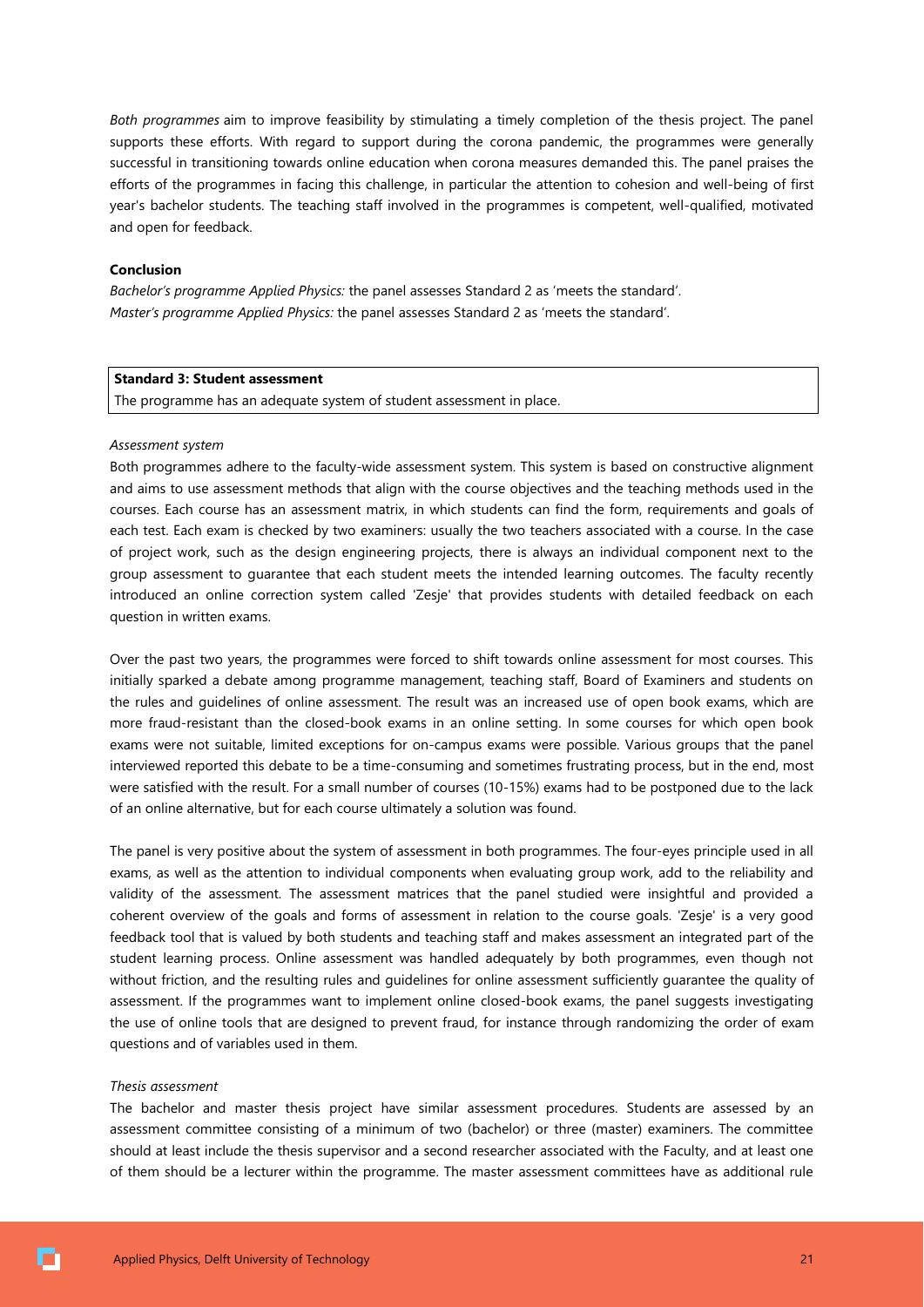that one of the members should be a full or associate professor with *ius promovendi*, and that one of the committee members should belong to a research group independent of the group in which the student performed his or her project. The programmes keep track of the variation in pairing in assessment committees to prevent the forming of preferred assessment partners among staff members. In addition, each report is subject to a plagiarism check. Students in a double bachelor's or master's programme can opt for two separate thesis projects or a larger integrated project covering the ILOs of both programmes. In the latter case, the assessment committee consists of at least four examiners (two per programme). The assessment committee assesses the student based on his or her report, final presentation and oral defence. The committee jointly completes the assessment form after the presentation and defence, using a detailed rubric matrix based on the relevant ILOs provided by the Faculty. This rubric matrix does not only include the report and presentation, but also competencies such as time management, ability to self-reflect and creativity. Students get six grades on subcategories, each with a textual motivation. The final grade is an average of the subgrades, which the committee has the freedom to deviate from for a maximum 0.5 points, provided that they motivate this on the form.

The panel is positive on the assessment procedure of the thesis projects. The assessment committees and the rules for composition guarantee multiple viewpoints on the student's work. As part of its preparation of the site visits, the panel studied 15 bachelor and 15 master theses with the accompanying assessment forms. It concludes that the forms used to evaluate the theses are useful, detailed and have a well-defined rubric. The form provides sufficient room for textual feedback. Most of the time, the rubric matrices were completed by the assessment committee in an insightful way. In a limited number of cases, the panel found the textual motivation somewhat lacking in explaining why a certain (sub)grade was given in relation to the rubric. When discussing this issue with the Board of Examiners, the Board pointed out that it drew similar conclusions from its theses reviews and is working on enforcing the rules for thesis assessment (see below). Furthermore, the panel noticed that design skills are not part of the rubrics list for both the bachelor and master theses. It understands that these skills are not necessarily part of every thesis project but recommends the programmes to make sure that each student is sufficiently assessed on this learning outcome over the course of the programme. This could be part of the further development of the learning trajectory on design engineering discussed under Standard 2. Finally, the panel noted a minor discrepancy in the form for the bachelor thesis project: a grade 10 is defined in the rubric as the student having reached master's level. The panel recommends rephrasing this, as this could imply that students can be entitled to a master's degree based on their bachelor thesis.

#### *Board of Examiners*

The Faculty of Applied Sciences has a central Board of Examiners, with a subcommittee for each respective programme within the Faculty. The chairs of each subcommittee, together with a separate general chair, form the central Board of Examiners. Each subcommittee consists of three lecturers from within the programme, and deals with the quality assurance of assessment within the programme, as well as handling individual requests by students. The subcommittees monitor the quality of assessment by analysing exam results and investigating outliers, and systematically review the assessment of the courses and theses. The committees select a number of courses each year, and review and discuss the assessment methods with the responsible lecturers. Furthermore, the committees annually select a sample of theses to evaluate the quality of the work and of the assessment. This sample typically includes several high- and several low-scoring theses, as well as a number of random theses.

Based on the documents as well as on the interviews with the subcommittees for both Applied Physics programmes and the chair of the Faculty Board of Examiners, the panel concludes that the Board of Examiners fulfils its role by safeguarding the quality of assessment in the programmes. The course assessment checks and thesis sampling are adequate tools for this purpose. The panel considers that the committee could make more use of its authority to realize changes in internal culture. For instance, when exerting its soft powers is not successful, the committee could consider rejecting incomplete assessment forms, and request the programme management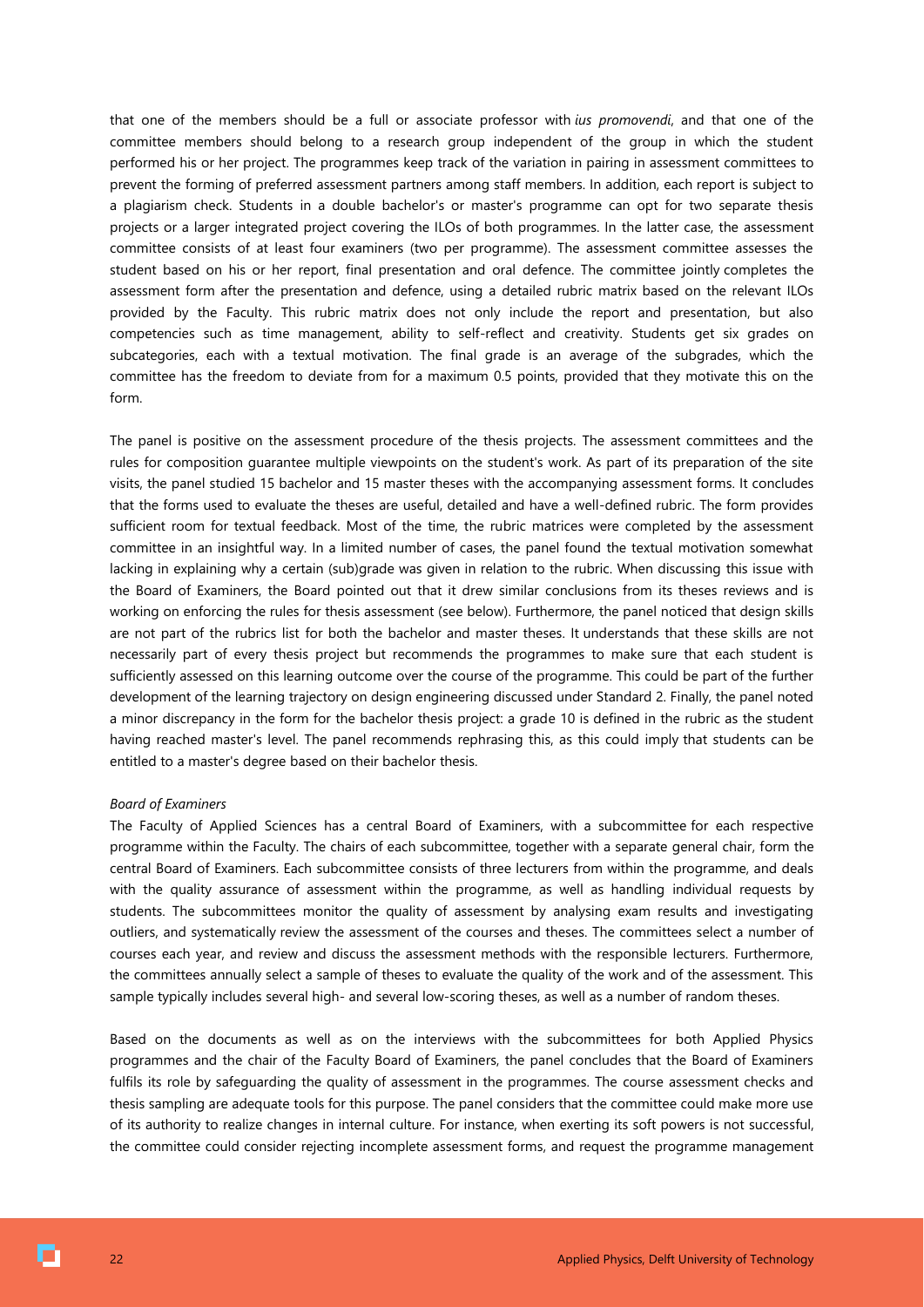to better inform the examiner's knowledge of the regulations, and to hold supervisors accountable that are not motivated to steer students towards timely completion of the thesis (see also Standard 2).

#### **Considerations**

Both programmes have a valid, transparent and reliable system of assessment in place. The four-eyes principle used in all exams, individual components in group work, the assessment matrices and the online feedback system are successful tools to achieve this. During the corona pandemic, the programmes successfully made the switch to online assessment. The thesis projects for both programmes are evaluated through a solid assessment system. The composition of the assessment committees guarantees multiple viewpoints, and the insightful and detailed rubric matrix helps examiners substantiate their assessment, although sometimes the committees could provide more written explanation with regard to the grades. The Board of Examiners fulfils its role in safeguarding the programmes' quality of assessment through checks of course assessment and thesis checks. The panel thinks that the Board could be even more successful if it made more use of its authority to realize changes in internal culture, for instance with regard to knowledge and completion of assessment forms and the time management in thesis projects. Finally, the panel recommends safeguarding the assessment of the ILOs on design engineering skills for all students in both programmes.

#### **Conclusion**

*Bachelor's programme Applied Physics:* the panel assesses Standard 3 as 'meets the standard'. *Master's programme Applied Physics:* the panel assesses Standard 3 as 'meets the standard'.

#### **Standard 4: Achieved learning outcomes**

The programme demonstrates that the intended learning outcomes are achieved.

#### **Findings**

#### *Thesis quality*

Prior to the site visit, the panel studied 15 bachelor theses and 15 master theses in Applied Physics. For the master's programme, the theses were evenly divided over the tracks of the programme. The panel concludes that the theses are generally of high quality, and show that the students in both programmes realize the programmes' learning outcomes. It generally agreed with the grades awarded by the programmes. The high average thesis grades (around 8) in both the bachelor's and the master's programme were found by the panel to be justified by the quality of the reported work. The panel praises the programmes for the high level that their students achieve at the end of the curriculum. For both programmes, the panel found that the quality of the written texts could be better in several cases. The texts were sometimes long-winded and in the case of the bachelor thesis projects sometimes showed limited proficiency in academic English. This was discussed under Standard 2. The English language proficiency was significantly better for the master's programme, but also in the master thesis projects the texts could be more condensed.

Alumni of the bachelor's programme generally continue with a master's programme. Although no exact exit numbers are available, the most popular option is to continue in the master's programme Applied Physics in Delft: roughly 70% of the intake of the master's programme comes from the bachelor's programme Applied Physics. Some bachelor's students remarked that following a master's programme in (Applied) Physics after graduation is sometimes viewed as the default option by the programme and fellow students, and they would prefer more orientation towards other master's programmes or career opportunities throughout the curriculum. The panel recommends paying attention to this aspect. A recent alumni survey shows that graduates from the master's programme easily find a job after graduation, often in industry but also in academia for a PhD project. 5% of students struggle to find a job after graduation. The panel, as mentioned earlier, suspects these could be special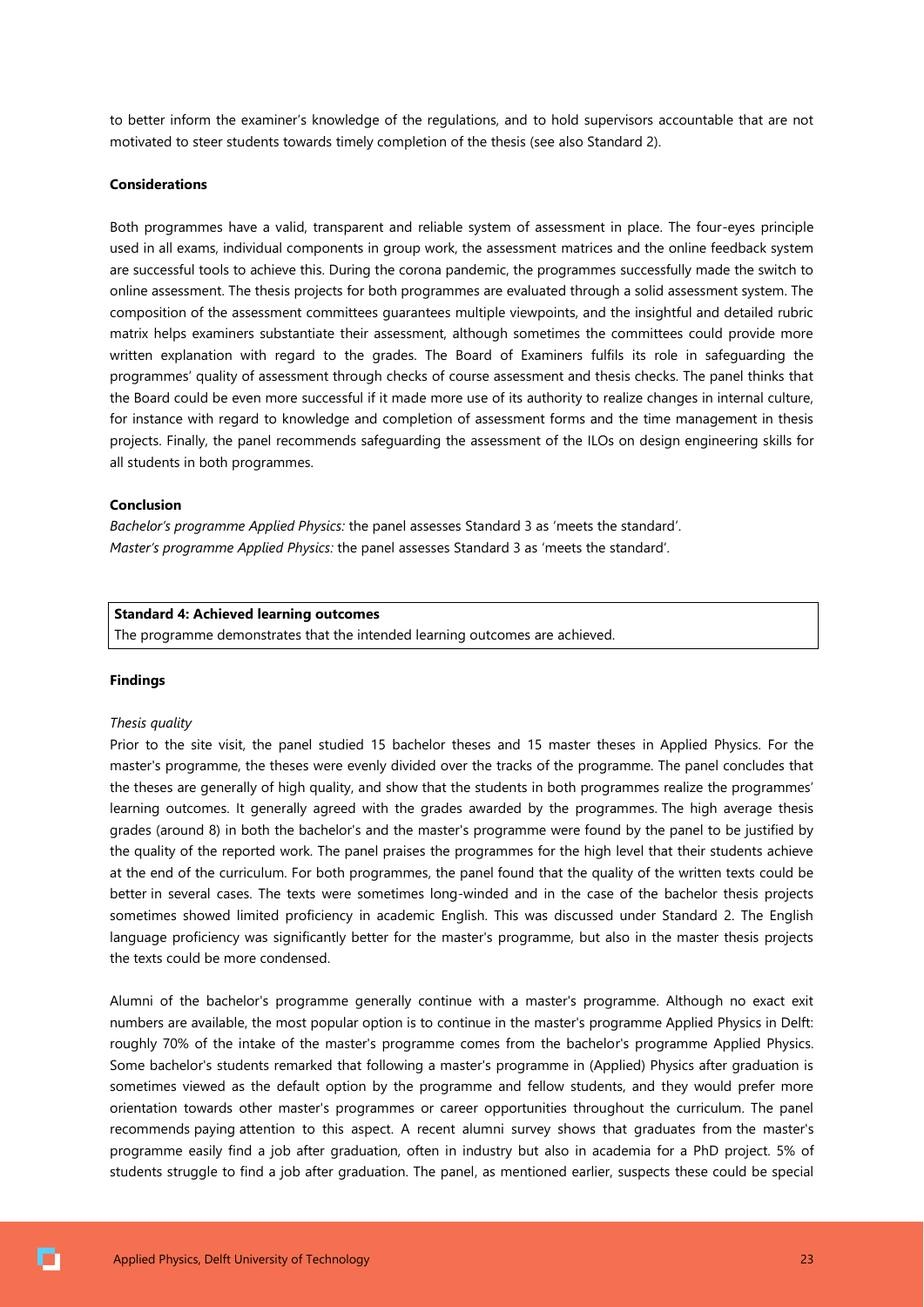needs students, and recommends investigating if this is the case and if the programme is in the position to help this group while still at the university (see Standard 2). In both the survey and in the interviews, alumni reported to be satisfied with the programme. They had some points of improvement, in particular with regard to the attention to transferable skills (see also Standard 1). Overall, they were satisfied with the level of the programme, as well as the preparation for their current job.

### **Considerations**

The panel concludes that theses of both programmes are of a high quality, and convincingly show that the respective intended learning outcomes are achieved. The panel agrees with the grading and praises the programme with the high level attained by the students at the end of the programmes. A point of improvement is the writing skill of students. Graduates of the bachelor's programme continue successfully into a master's programme, and graduates of the master's programme find suitable positions in academia and industry. They feel well-prepared for their career and are satisfied with the level of the programme.

### **Conclusion**

*Bachelor's programme Applied Physics:* the panel assesses Standard 4 as 'meets the standard'. *Master's programme Applied Physics:* the panel assesses Standard 4 as 'meets the standard'.

## GENERAL CONCLUSION

The panel assesses all four standards for both programmes as 'meets the standard'.

## **Conclusion**

The panel assesses the *bachelor's programme Applied Physics* as 'positive'. The panel assesses the *master's programme Applied Physics* as 'positive'.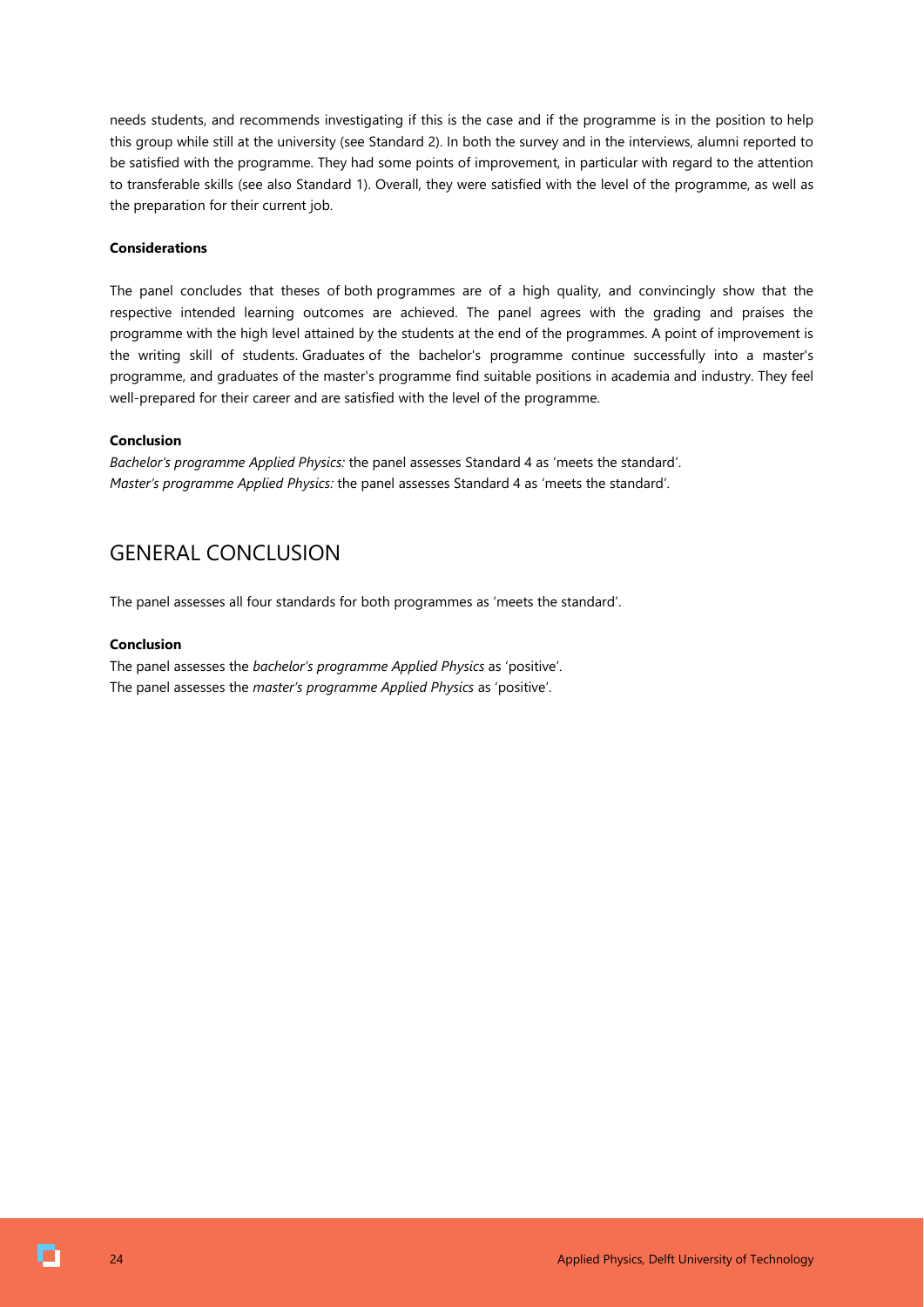# <span id="page-24-0"></span>**APPENDICES**

o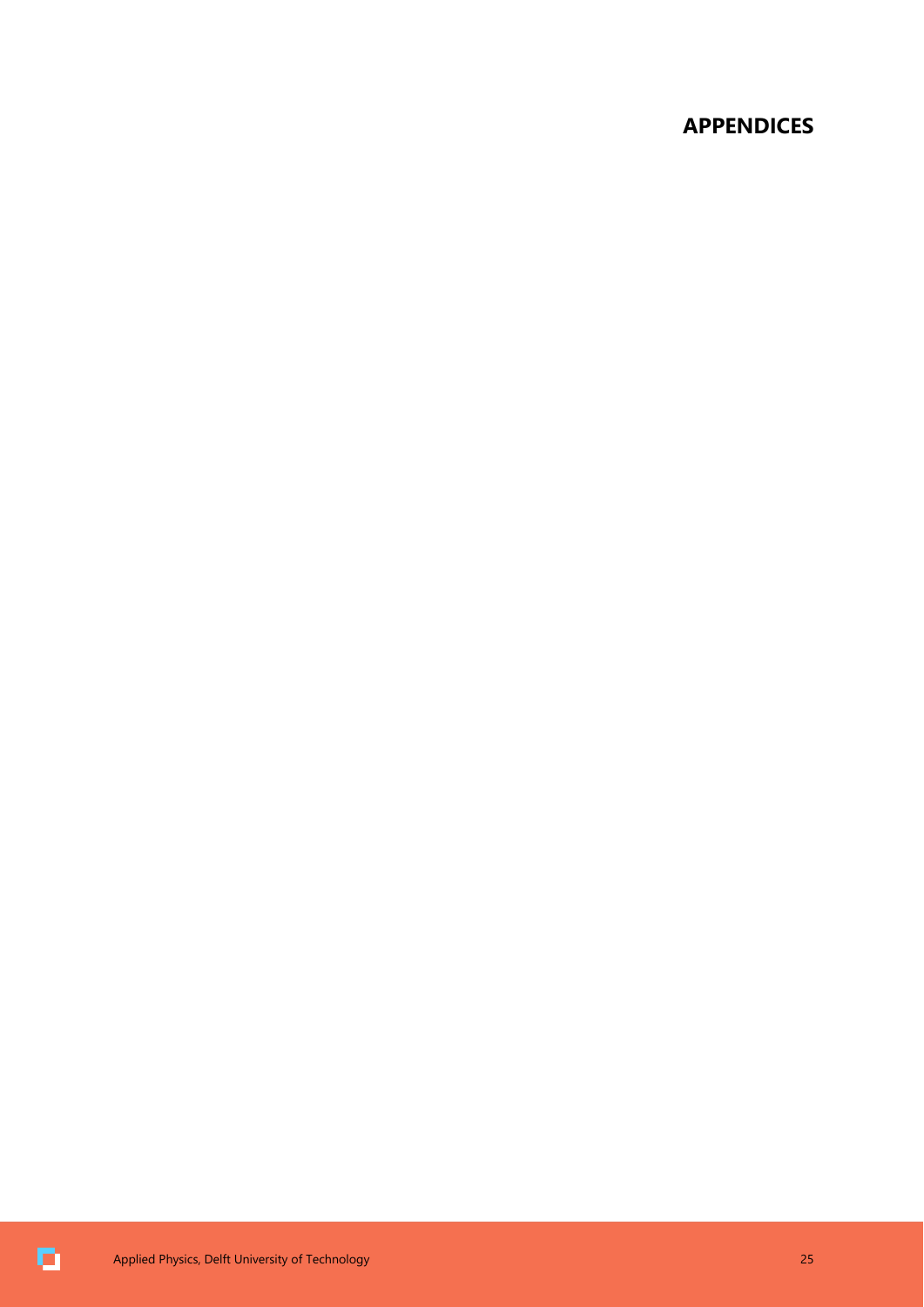



o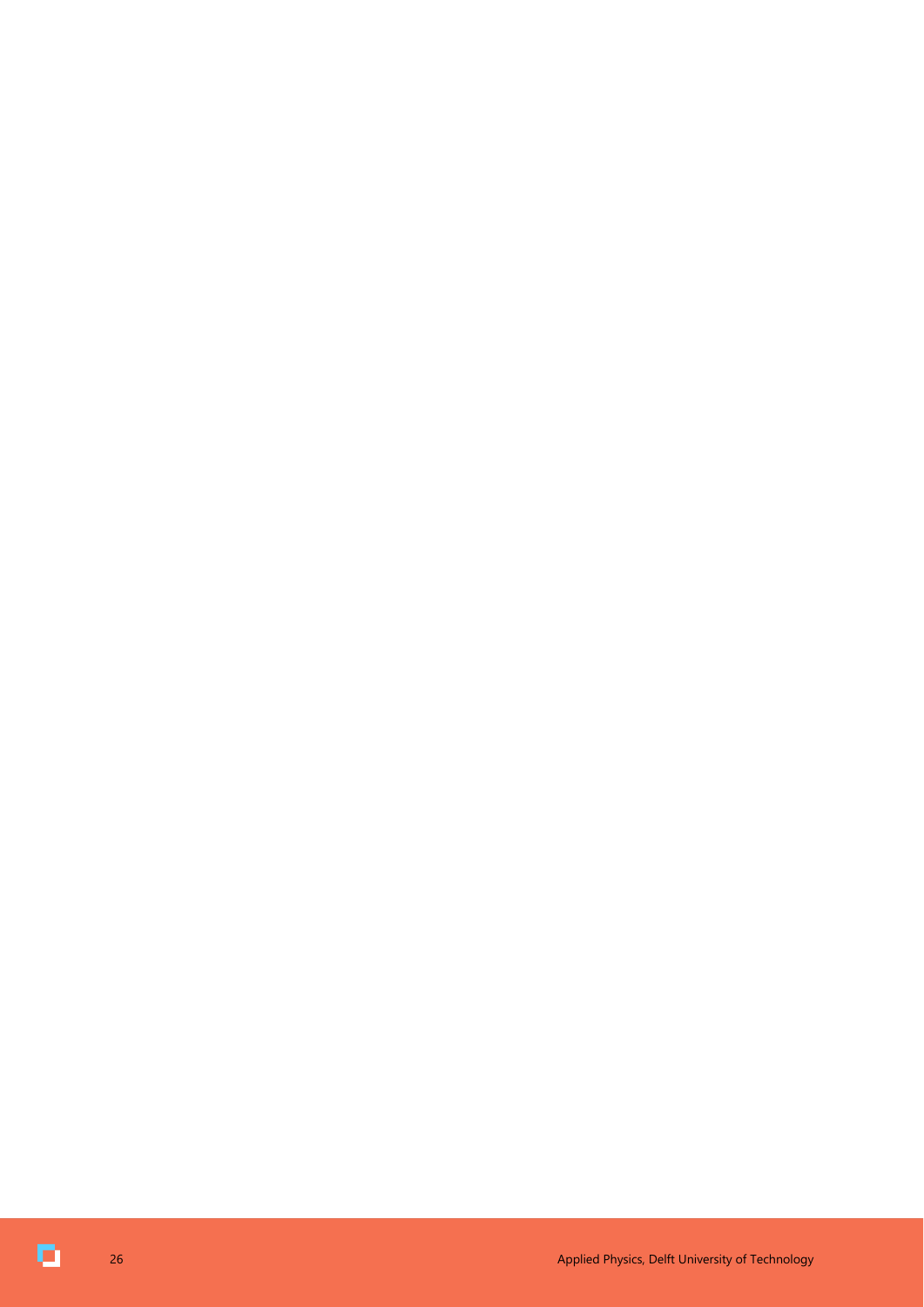## <span id="page-26-0"></span>APPENDIX 1: DOMAIN-SPECIFIC FRAMEWORK OF REFERENCE

Actual framework see[: https://surfdrive.surf.nl/files/index.php/s/harvJqndiFvst2B](https://surfdrive.surf.nl/files/index.php/s/harvJqndiFvst2B)

### **Introduction Domain-specific Framework of Reference (DSFR) Accreditation Physics and Astronomy**

This framework defines the knowledge, skills and competences of the graduates from the Applied Physics programmes of the universities of Delft, Eindhoven and Twente. It is formulated for the teaching assessment exercise ('visitatie') round of 2021. The framework is based on the Tuning document from 2018i, containing criteria for both Bachelor and Master of Physics degrees, with additions to emphasise the skills typical for an *applied*  physicist.

Graduates from an Applied Physics Master programme must have a solid knowledge of physics and they must be capable of applying this knowledge and physicist's skills to make useful contributions at possibly high-level positions in society. A number of alumni will enter further education, which is mostly at the PhD level. The graduates should be competitive on the academic and non-academic job market. The Bachelor level should allow students to smoothly enter a Master programme in Applied Physics, but also in General Physics, or other technical programmes at a Master level. These Bachelor programs, together with dedicated follow-up Master programs, are therefore essential in making them strong competitors on the national and international job market.

Applied physicists distinguish themselves from physicists from non-technical universities by their awareness of, and sensitivity to applications, and the technical skills to realize those applications. What sets Applied Physics apart from other technical disciplines is the higher level of fundamental knowledge, which enables graduates to develop novel techniques and new understanding.

The criteria in the following tables are divided into categories (corresponding to the cells in the third column) and each of these categories is in turn divided into three aspects which are summarized as 'knowledge', 'skills' and 'Autonomy and Responsibility'. The first row gives more elaborate descriptions of these aspects (from the Tuning 2018 document). The criteria 'Design' and 'Technical problem solving and innovation' have been added to better represent the Applied Physics degrees (items 5 and 6 in the tables for BSc and MSc).

The criteria are furthermore placed into categories from the so-called 'Meijer's Criteria' (ii), which are tailored to degrees at technical rather than general universities and from the 'Framework for Qualifications of the European Higher Education Area' (iii).

- i) [https://www.calohee.eu/wp-content/uploads/2018/12/WP-4-Del.-1.5-Guidelines-and-Reference-](https://www.calohee.eu/wp-content/uploads/2018/12/WP-4-Del.-1.5-Guidelines-and-Reference-Points-for-the-Design-and-Delivery-of-Degree-Programmes-in-Physics-FINAL-17DEC2018.pdf)[Points-for-the-Design-and-Delivery-of-Degree-Programmes-in-Physics-FINAL-17DEC2018.pdf](https://www.calohee.eu/wp-content/uploads/2018/12/WP-4-Del.-1.5-Guidelines-and-Reference-Points-for-the-Design-and-Delivery-of-Degree-Programmes-in-Physics-FINAL-17DEC2018.pdf)
- ii) 'Criteria for Academic Bachelor's and Master's curricula' of 'Academic Competences and Quality Assurance criteria' [https://www.tue.nl/en/research/research](https://www.tue.nl/en/research/research-groups/philosophyethics/acqahttps:/research.tue.nl/files/2008910/591930E.pdf)[groups/philosophyethics/acqahttps://research.tue.nl/files/2008910/591930E.pdf](https://www.tue.nl/en/research/research-groups/philosophyethics/acqahttps:/research.tue.nl/files/2008910/591930E.pdf)
- iii) [http://ecahe.eu/w/index.php/Framework\\_for\\_Qualifications\\_of\\_the\\_European\\_Higher\\_Education\\_Area](http://ecahe.eu/w/index.php/Framework_for_Qualifications_of_the_European_Higher_Education_Area)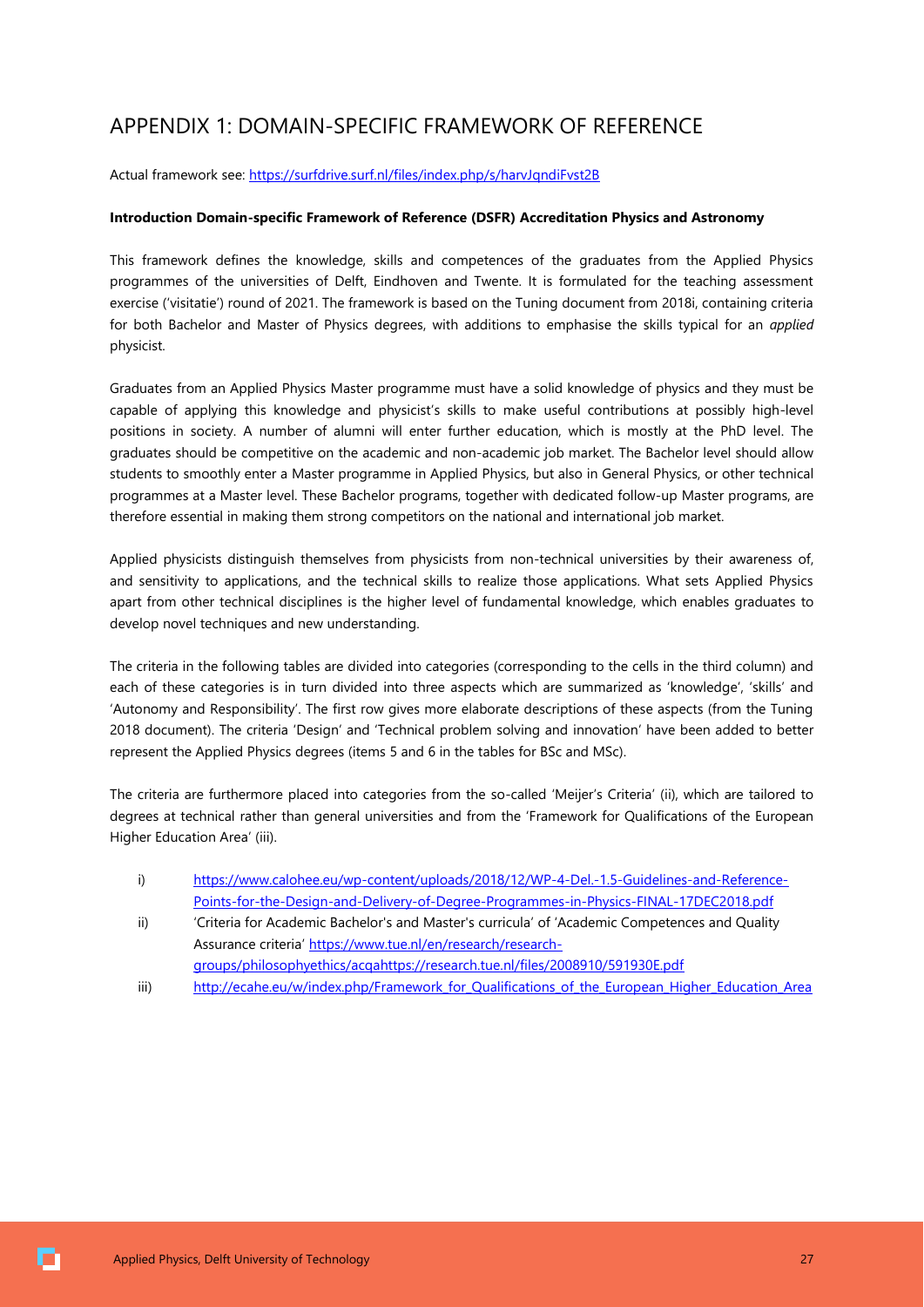## <span id="page-27-0"></span>APPENDIX 2: INTENDED LEARNING OUTCOMES

### **Bachelor's programme** *Applied Physics*

Een afgestudeerde van de bacheloropleiding Technische Natuurkunde:

- A. beheerst de basiskennis van de natuurkunde, met inbegrip van de noodzakelijke wiskunde en aanverwante technische vakken, op het niveau dat vereist is om een internationaal geaccrediteerde masteropleiding (Technische) Natuurkunde te kunnen volgen;
- B. kan standaardproblemen binnen de (technische) natuurkunde oplossen, gebruikmakend van theoretisch analytische of numerieke methoden, experimenten en/of simulatie- en modelleringstechnieken;
- C. beschikt over brede kennis op het gebied van de natuurwetenschappen;
- D. is in staat om problemen, ook buiten de bestudeerde gebieden, te analyseren en te abstraheren. Hij/zij kan de technieken bedoeld in punt toepassen om oplossingen voor deze problemen aan te dragen en te realiseren, met oog voor praktische toepassing;
- E. is in staat om zich zelfstandig effectief en efficiënt nieuwe kennis eigen te maken, met behulp van moderne communicatiemiddelen;
- F. kan alleen of in teamverband bijdragen aan (technisch) fysisch onderzoek en aan technische ontwerpen en heeft ervaring met een projectmatige aanpak;
- G. kan zowel in het Nederlands als in het Engels en zowel mondeling als schriftelijk communiceren over het vakgebied en over zijn of haar werk, gebruikmakend van geëigende presentatietechnieken;
- H. heeft kennis van techniek-gerelateerde ontwikkelingen in maatschappelijke context en is in staat om op dit gebied standpunten te formuleren en te verdedigen.

#### **Master's programme** *Applied Physics*

The attainment levels of the programme are specific for the Applied Physics degree; they read:

#### **1 Applied physics knowledge**

Mastery of Applied Physics at an advanced academic level. This means mastery of a choice of advanced general Physics subjects (such as Quantum Mechanics, Statistical Physics, Electrodynamics, Continuum Physics) and the necessary mathematics, in addition to a choice of applied physics subjects (such as Quantum Electronics, Optics and Lasers, Fluid Dynamics, Reactor Physics) and optionally other advanced technical subjects (such as Computer Science, Materials Science, Chemistry, Life Sciences), as well as skills in the field of experimental techniques, data analysis, simulation and modelling. This knowledge and these skills should be mastered at a level comparable to that of Applied Physics programmes at international, top-quality, educational institutions.

#### **2 In-depth knowledge**

In-depth knowledge of at least one area within Applied Physics, so that international research literature can be understood.

#### **3 Research experience**

Thorough experience of research in (Applied) Physics and complete awareness of the applicability of research in technological developments.

#### **4 From abstraction to solution**

Capable of understanding a wide variety of different problems and being able to formulate these at an abstract level, whilst being able to see the relation between diverse problems at this abstract level and to contribute creatively to their solution, focusing on practical applications.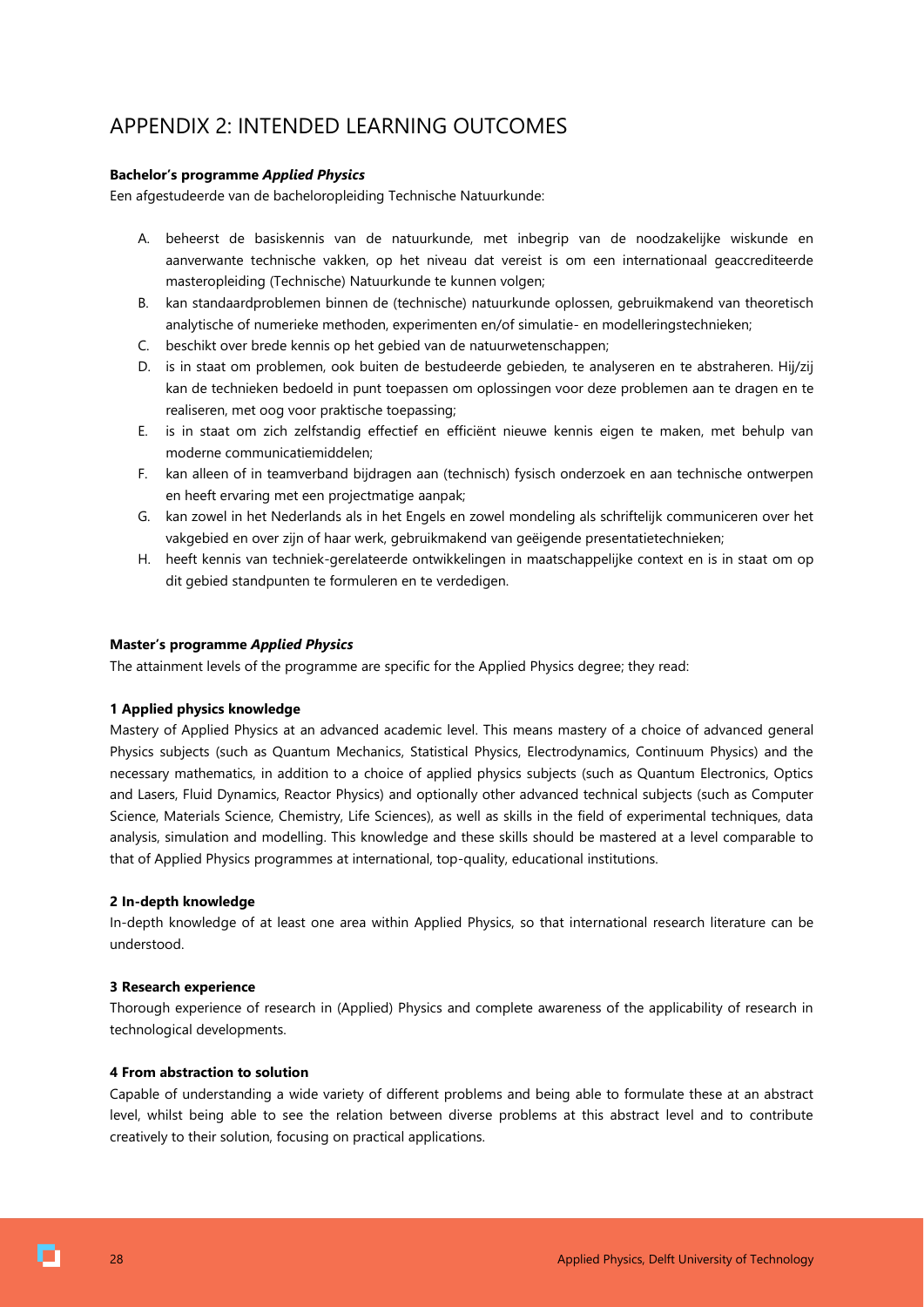## **5 Design**

Capable of creating innovative technical designs, taking feasibility issues into account.

## **6 Collaboration/communication.**

Capable of working in a (possibly interdisciplinary) team of experts, performing the aforementioned activities and communicating easily in both written and spoken English.

## **7 Working independently**

Capable of carrying out a (research) project, including planning and time management. Working independently and taking initiatives where necessary.

### **8 Presentation skills**

Capable of making English language presentations of personal research activities to varied audiences. Capable of adapting to the background and interest of the audience.

### **9 Societal awareness**

Knowledge of technology-related developments in society, such as sustainability issues. Capable of developing and defending opinions in this area.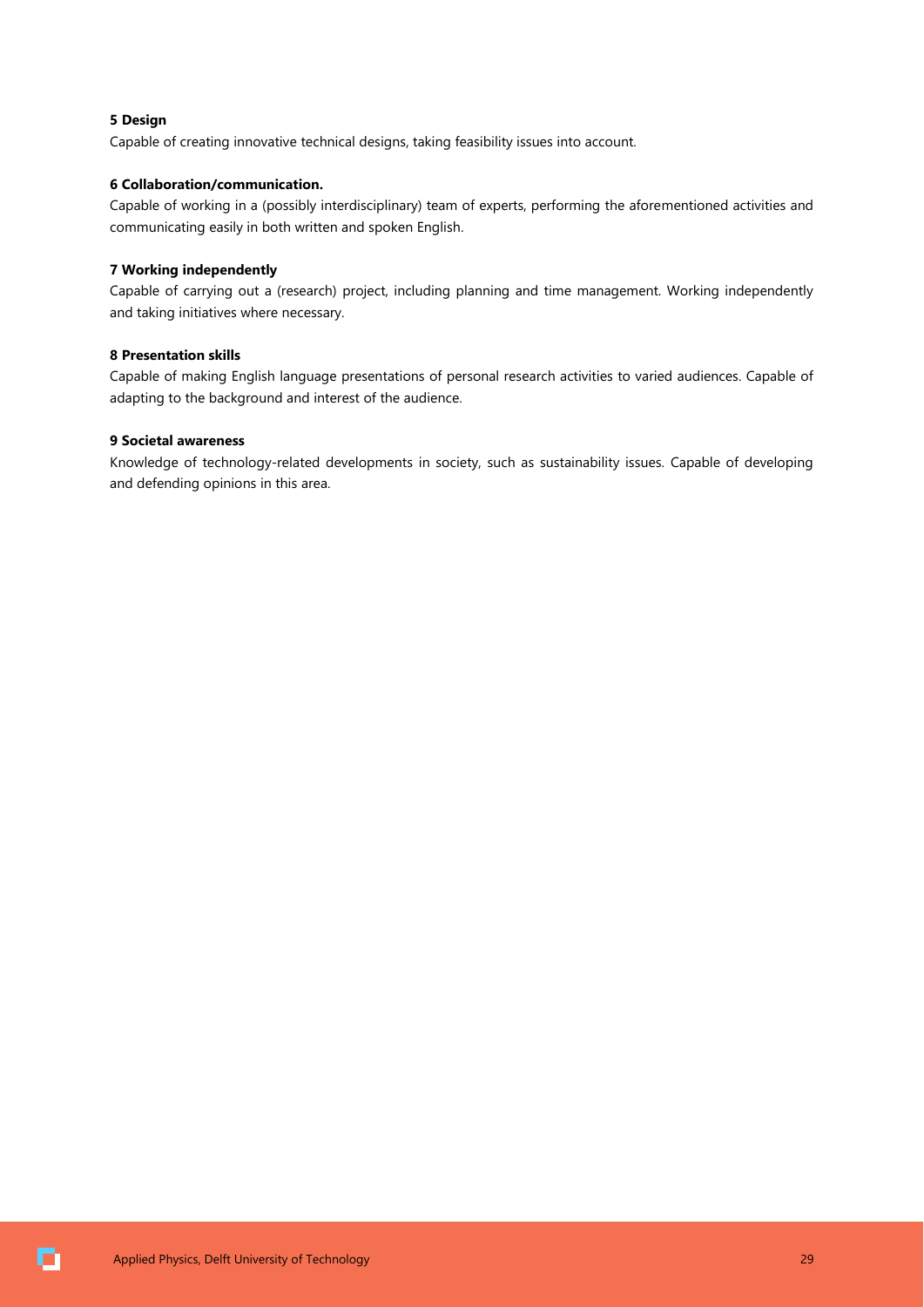## <span id="page-29-0"></span>APPENDIX 3: OVERVIEW OF THE CURRICULUM

## **Bachelor's programme** *Applied Physics*

u*mmmmmmn* Jaar 3 Jaar 2 Jaar 1  $0%$ 100% 10% 20% 30% 40% 50% 60% 70% 80% 90% **Wiskunde** Algemene Natuurkunde ■ Technische Natuurkunde Onderzoeken **Ontwerpen Maatschappij**  $M$ Minor

## 1<sup>e</sup> studiejaar



Overview of the courses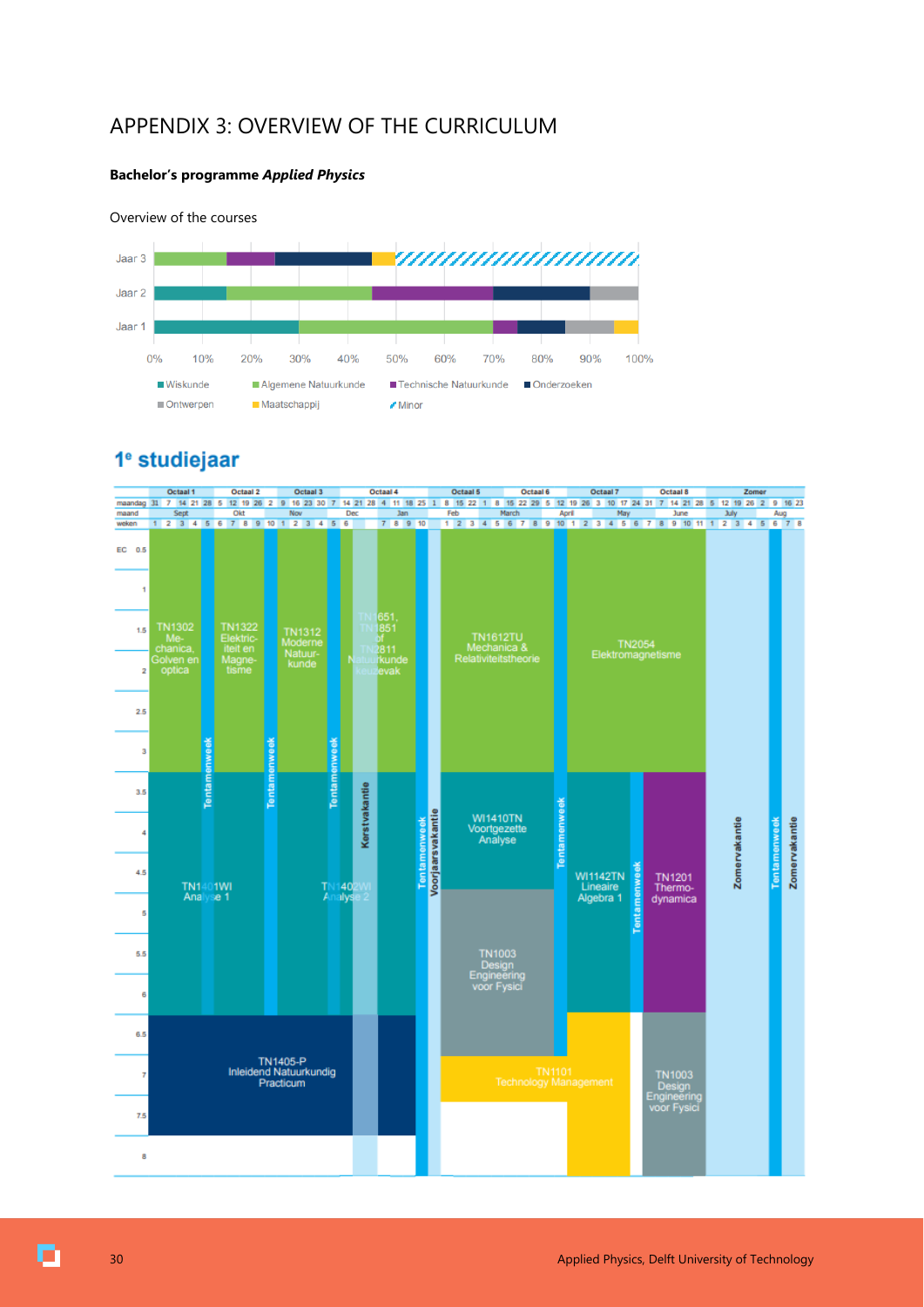## 2<sup>e</sup> studiejaar

|         | Octaal 1<br>Octaal 2<br>14 21 |                         |  |                |  |    |                 |                   | Octaal <sub>3</sub>                  |   |    |   |                                              |             |  |  |                   |           | Octaal 4 |               |     |      |          |         | Octaal 5          |     |                                        | Octaal 6          |                                                 |         |    |          |       | Octaal 7       |   |  |                  |     |               | Octaal 8       |                     |       |         |    | Zomer    |      |  |                |             |               |  |
|---------|-------------------------------|-------------------------|--|----------------|--|----|-----------------|-------------------|--------------------------------------|---|----|---|----------------------------------------------|-------------|--|--|-------------------|-----------|----------|---------------|-----|------|----------|---------|-------------------|-----|----------------------------------------|-------------------|-------------------------------------------------|---------|----|----------|-------|----------------|---|--|------------------|-----|---------------|----------------|---------------------|-------|---------|----|----------|------|--|----------------|-------------|---------------|--|
| maandag | 31                            | $\overline{z}$          |  |                |  |    |                 |                   | 12 19 26                             |   |    |   |                                              | 16 23 30    |  |  |                   |           | 14 21    | 28            |     |      | 11 18 25 |         |                   |     | 8 15 22                                |                   |                                                 | 22 29 5 |    |          | 19    | 26             | з |  | 10               | 17  |               | 24 31          |                     | 14 21 |         | 28 | 12 19 26 |      |  | $\overline{2}$ | -9          | 16 23         |  |
| maand   |                               |                         |  | Sept           |  |    |                 | Okt               |                                      |   |    |   |                                              | Nov         |  |  |                   |           | Dec      |               |     |      | Jan      |         |                   | Feb |                                        |                   | March                                           |         |    |          | April |                |   |  |                  | May |               |                |                     | June  |         |    | July     |      |  |                |             | Aug           |  |
| weken   |                               | $\overline{\mathbf{z}}$ |  | 3 <sup>2</sup> |  | -6 | 6               | $\overline{\tau}$ | <b>B</b>                             | 9 | 10 |   |                                              | $2 \t3 \t4$ |  |  | 56                |           |          |               |     |      | 8 9 10   |         |                   |     | $1 \t2 \t3$                            | 5                 | 6 7                                             |         | -9 | $10 - 1$ |       | $\overline{2}$ | я |  | $\boldsymbol{A}$ | 5   | -6            | $\overline{ }$ |                     |       | 9 10 11 |    |          |      |  |                |             | 2 3 4 5 6 7 8 |  |
| EC 0.5  |                               |                         |  |                |  |    |                 |                   |                                      |   |    |   |                                              |             |  |  |                   |           |          |               |     |      |          |         |                   |     |                                        |                   |                                                 |         |    |          |       |                |   |  |                  |     |               |                |                     |       |         |    |          |      |  |                |             |               |  |
|         |                               |                         |  |                |  |    |                 |                   |                                      |   |    |   |                                              |             |  |  |                   |           |          |               |     |      |          |         |                   |     |                                        |                   |                                                 |         |    |          |       |                |   |  |                  |     |               |                |                     |       |         |    |          |      |  |                |             |               |  |
| 1.5     |                               | Design Engineering      |  |                |  |    | <b>TN2003</b>   |                   |                                      |   |    |   | <b>TN2321</b><br>Klassieke<br><b>Mechan-</b> |             |  |  | g<br>ε            |           |          |               | 345 | ding |          |         |                   |     | <b>TN2304</b><br>kwantum-<br>mechanica | ٤                 | <b>TN2314</b><br>kwantum-<br><b>2</b> mechanica |         |    |          |       |                |   |  |                  |     | <b>TN2626</b> | Statistische   |                     |       |         |    |          |      |  |                |             |               |  |
| 2       |                               |                         |  |                |  |    | voor fysici 2   |                   |                                      |   |    |   |                                              | ica         |  |  | nta               |           |          |               | ven |      |          |         |                   |     |                                        |                   |                                                 |         |    |          |       |                |   |  |                  |     | Fysica        |                |                     |       |         |    |          |      |  |                |             |               |  |
| 2.5     |                               |                         |  |                |  |    |                 |                   |                                      |   |    |   |                                              |             |  |  |                   |           |          |               |     |      |          |         |                   |     |                                        |                   |                                                 |         |    |          |       |                |   |  |                  |     |               |                |                     |       |         |    |          |      |  |                |             |               |  |
| я       |                               |                         |  |                |  |    |                 |                   |                                      |   |    |   |                                              |             |  |  |                   |           |          | Kerstvakantie |     |      |          |         |                   |     |                                        |                   |                                                 |         |    |          |       |                |   |  |                  |     |               |                |                     |       |         |    |          |      |  |                |             |               |  |
| 3.5     |                               |                         |  |                |  |    |                 |                   |                                      |   |    | ē |                                              |             |  |  |                   |           |          |               |     |      |          | nenweek |                   |     |                                        | <b>TN2513</b>     |                                                 |         |    |          |       |                |   |  |                  |     |               |                |                     |       |         |    |          |      |  |                |             |               |  |
|         |                               |                         |  |                |  |    | <b>TN2244WI</b> |                   |                                      |   |    |   |                                              |             |  |  |                   |           |          |               |     |      |          |         |                   |     |                                        | Science           | Computational                                   |         |    | entam    |       |                |   |  |                  |     |               |                |                     |       |         |    |          |      |  |                |             |               |  |
| 4.5     |                               |                         |  |                |  |    |                 |                   | Lineaire Algebra &<br>Differentiaal- |   |    |   |                                              |             |  |  | <b>TN25</b>       |           |          |               |     |      |          |         | Voorjaarsvakantie |     |                                        |                   |                                                 |         |    |          |       |                |   |  |                  |     | <b>TN2785</b> |                | Fysische Transport- |       |         |    |          | Zome |  |                | entamenweek | Zomervakantie |  |
| 5       |                               |                         |  |                |  |    | vergelijkingen  |                   |                                      |   |    |   |                                              |             |  |  | Syster<br>en Sign |           |          |               |     |      |          |         |                   |     |                                        |                   |                                                 |         |    |          |       |                |   |  |                  |     |               |                | verschijnselen      |       |         |    |          |      |  |                |             |               |  |
| 5.5     |                               |                         |  |                |  |    |                 |                   |                                      |   |    |   |                                              |             |  |  |                   |           |          |               |     |      |          |         |                   |     |                                        | <b>Statistiek</b> | <b>WI3104TN</b>                                 |         |    |          |       |                |   |  |                  |     |               |                |                     |       |         |    |          |      |  |                |             |               |  |
| 6       |                               |                         |  |                |  |    |                 |                   |                                      |   |    |   |                                              |             |  |  |                   |           |          |               |     |      |          |         |                   |     |                                        |                   |                                                 |         |    |          |       |                |   |  |                  |     |               |                |                     |       |         |    |          |      |  |                |             |               |  |
| 6.5     |                               |                         |  |                |  |    |                 |                   |                                      |   |    |   |                                              |             |  |  |                   |           |          | N2953-P Re    |     |      |          |         |                   |     | ch Practicum                           |                   |                                                 |         |    |          |       |                |   |  |                  |     |               |                |                     |       |         |    |          |      |  |                |             |               |  |
| ÷       |                               |                         |  |                |  |    |                 |                   |                                      |   |    |   |                                              |             |  |  |                   | <b>TN</b> |          | 2211 Elektror |     |      |          |         |                   |     | e Instrumentatie                       |                   |                                                 |         |    |          |       |                |   |  |                  |     |               |                |                     |       |         |    |          |      |  |                |             |               |  |
| 7.5     |                               |                         |  |                |  |    |                 |                   |                                      |   |    |   |                                              |             |  |  |                   |           |          |               |     |      |          |         |                   |     |                                        |                   |                                                 |         |    |          |       |                |   |  |                  |     |               |                |                     |       |         |    |          |      |  |                |             |               |  |

## 3<sup>e</sup> studiejaar

|                |                                                                                      |                | Octaal 1       |   |   |   |  | Octaal 2       |   |        |                                                                                                                             |  |                |                | Octaal 3       |  |                |     |               |  | Octaal 4 |     |                |  |                   |        | Octaal 5            |                  |               |   |                |               | Octaal 6 |  |         |       |                         | Octaal 7           |     |              |                |             | Octaal 8 |      |           |  |               | Zomer |                     |               |  |
|----------------|--------------------------------------------------------------------------------------|----------------|----------------|---|---|---|--|----------------|---|--------|-----------------------------------------------------------------------------------------------------------------------------|--|----------------|----------------|----------------|--|----------------|-----|---------------|--|----------|-----|----------------|--|-------------------|--------|---------------------|------------------|---------------|---|----------------|---------------|----------|--|---------|-------|-------------------------|--------------------|-----|--------------|----------------|-------------|----------|------|-----------|--|---------------|-------|---------------------|---------------|--|
| maandag        | 12 19 26<br>16 23 30<br>14 21 28<br>$\overline{2}$<br>5<br>G<br>÷<br>$\overline{31}$ |                |                |   |   |   |  |                |   |        | 14 21 28<br>4 11 18 25<br>8 15 22<br>15 22 29 5<br>14 21 28<br>12 19 26<br>10 17 24 31<br>$\overline{\mathbf{r}}$<br>я<br>8 |  |                |                |                |  |                |     |               |  |          |     | 5 12 19 26 2 9 |  |                   | 16 23  |                     |                  |               |   |                |               |          |  |         |       |                         |                    |     |              |                |             |          |      |           |  |               |       |                     |               |  |
| maand          |                                                                                      |                | Sept           |   |   |   |  | Okt            |   |        |                                                                                                                             |  | Nov            |                |                |  |                | Dec |               |  |          | Jan |                |  |                   |        | Feb                 |                  |               |   |                | March         |          |  |         | April |                         |                    | May |              |                |             |          | June |           |  | July          |       |                     | Aug           |  |
| weken          |                                                                                      | $\overline{2}$ | $\overline{a}$ | 4 | 5 | 6 |  | $\overline{7}$ | 8 | $9-10$ |                                                                                                                             |  | $\overline{2}$ | 3 <sup>7</sup> | $\overline{4}$ |  | 5 <sub>6</sub> |     |               |  |          |     | 7 8 9 10       |  |                   |        | $1 \quad 2 \quad 3$ |                  |               | 5 | 6 <sub>o</sub> |               | 7 8 9    |  | 10      |       | $\overline{\mathbf{a}}$ |                    | 5   | 6            | $\overline{7}$ |             |          |      | 8 9 10 11 |  | $2 \t3 \t4$   |       | 5 <sub>6</sub>      | 78            |  |
| EC 0.5         |                                                                                      |                |                |   |   |   |  |                |   |        |                                                                                                                             |  |                |                |                |  |                |     |               |  |          |     |                |  |                   |        |                     |                  |               |   |                |               |          |  |         |       |                         |                    |     |              |                |             |          |      |           |  |               |       |                     |               |  |
|                |                                                                                      |                |                |   |   |   |  |                |   |        |                                                                                                                             |  |                |                |                |  |                |     |               |  |          |     |                |  |                   |        | <b>SC3011TN</b>     |                  |               |   |                |               |          |  |         |       |                         |                    |     |              |                |             |          |      |           |  |               |       |                     |               |  |
| 1.5            |                                                                                      |                |                |   |   |   |  |                |   |        |                                                                                                                             |  |                |                |                |  |                |     |               |  |          |     |                |  |                   |        | Stochas-<br>tische  |                  |               | Ē |                | <b>TN2421</b> | Optica   |  |         |       |                         | TN2412<br>Kwantum- |     | Tentamenweek |                |             |          |      |           |  |               |       |                     |               |  |
| 2              |                                                                                      |                |                |   |   |   |  |                |   |        |                                                                                                                             |  |                |                |                |  |                |     |               |  |          |     |                |  |                   |        | Signaal-<br>analyse |                  |               |   |                |               |          |  |         |       | ca 3                    | mechani-           |     |              |                |             |          |      |           |  |               |       |                     |               |  |
| 2.5            |                                                                                      |                |                |   |   |   |  |                |   |        |                                                                                                                             |  |                |                |                |  |                |     |               |  |          |     |                |  |                   |        |                     |                  |               |   |                |               |          |  |         |       |                         |                    |     |              |                |             |          |      |           |  |               |       |                     |               |  |
| з              |                                                                                      |                |                |   |   |   |  |                |   |        |                                                                                                                             |  |                |                |                |  |                |     |               |  |          |     |                |  |                   |        |                     |                  |               |   |                |               |          |  |         |       |                         |                    |     |              |                |             |          |      |           |  |               |       |                     |               |  |
| 3.5            |                                                                                      |                |                |   |   |   |  |                |   |        |                                                                                                                             |  |                |                |                |  |                |     |               |  |          |     |                |  |                   |        |                     |                  |               |   |                |               |          |  |         |       |                         |                    |     |              |                |             |          |      |           |  |               |       |                     |               |  |
| A              |                                                                                      |                |                |   |   |   |  |                |   |        |                                                                                                                             |  |                |                | <b>MINOR</b>   |  |                |     |               |  |          |     |                |  |                   |        |                     |                  |               |   |                |               |          |  | Tentame |       |                         |                    |     |              | <b>TN2983</b>  |             |          |      |           |  |               |       |                     |               |  |
| 4.5            |                                                                                      |                |                |   |   |   |  |                |   |        |                                                                                                                             |  |                |                |                |  |                |     | Kerstvakantie |  |          |     |                |  | Voorjaarsvakantie |        |                     |                  | <b>TN2844</b> |   |                | Vaste Stof    |          |  |         |       |                         |                    |     |              | Bachelor       | Eindproject |          |      |           |  | Zomervakantle |       | <b>Tentamenweek</b> | Zomervakantie |  |
| 5              |                                                                                      |                |                |   |   |   |  |                |   |        |                                                                                                                             |  |                |                |                |  |                |     |               |  |          |     |                |  |                   | Fysica |                     |                  |               |   |                |               |          |  |         |       |                         |                    |     |              |                |             |          |      |           |  |               |       |                     |               |  |
| 5.5            |                                                                                      |                |                |   |   |   |  |                |   |        |                                                                                                                             |  |                |                |                |  |                |     |               |  |          |     |                |  |                   |        |                     |                  |               |   |                |               |          |  |         |       |                         |                    |     |              |                |             |          |      |           |  |               |       |                     |               |  |
| 6              |                                                                                      |                |                |   |   |   |  |                |   |        |                                                                                                                             |  |                |                |                |  |                |     |               |  |          |     |                |  |                   |        |                     |                  |               |   |                |               |          |  |         |       |                         |                    |     |              |                |             |          |      |           |  |               |       |                     |               |  |
| 6.5            |                                                                                      |                |                |   |   |   |  |                |   |        |                                                                                                                             |  |                |                |                |  |                |     |               |  |          |     |                |  |                   |        |                     | <b>WM0318TN</b>  |               |   |                |               |          |  |         |       |                         |                    |     |              |                |             |          |      |           |  |               |       |                     |               |  |
| $\overline{7}$ |                                                                                      |                |                |   |   |   |  |                |   |        |                                                                                                                             |  |                |                |                |  |                |     |               |  |          |     |                |  |                   |        | Wetenschaps- en     | Argumentatieleer |               |   |                |               |          |  |         |       |                         |                    |     |              |                |             |          |      |           |  |               |       |                     |               |  |
| 7.5            |                                                                                      |                |                |   |   |   |  |                |   |        |                                                                                                                             |  |                |                |                |  |                |     |               |  |          |     |                |  |                   |        |                     |                  |               |   |                |               |          |  |         |       |                         |                    |     |              |                |             |          |      |           |  |               |       |                     |               |  |

## **Master's programme** *Applied Physics*



o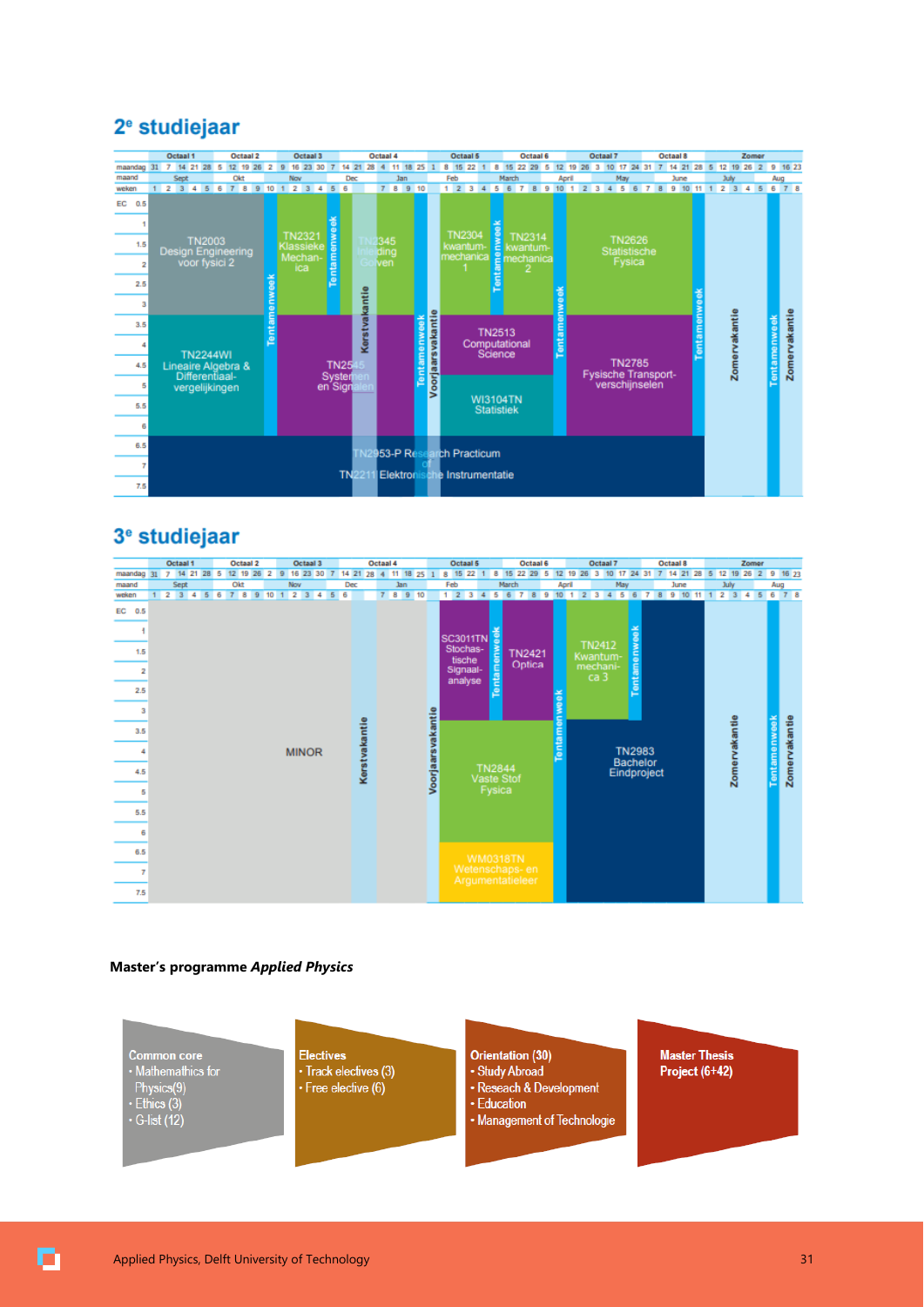## <span id="page-31-0"></span>APPENDIX 4: PROGRAMME OF THE SITE VISIT

| <b>Tijd</b>       | <b>Onderdeel</b>                                         |
|-------------------|----------------------------------------------------------|
| $09.00u - 09.15u$ | Ontvangst                                                |
| 09.15u – 09.30u   | korte pauze                                              |
| $09.30u - 10.00u$ | Besloten voorbespreking panel, bekijken leestafelstukken |
| 10.00u – 10.30u   | korte pauze                                              |
| 10.30u - 11.00u   | Programmanagement BSc                                    |
| 11.00u - 11.30u   | korte pauze                                              |
| 11.30u – 12.15u   | Studenten BSc                                            |
| $12.15u - 13.15u$ | Lunch                                                    |
| 13.15u – 14.00u   | Docenten BSc                                             |
| 14.00u – 14.30u   | korte pauze                                              |
| 14.30u – 15.00u   | Examencommissie BSc                                      |
| 15.00u - 15.30u   | korte pauze                                              |
| 15.30u - 16.15u   | Vertegenwoordiging uit het werkveld                      |
| 16.15u            | Einde dag 1                                              |

## **Dinsdag 8 juni 2021 – BSc Technische Natuurkunde**

## **Woensdag 9 juni 2021 – MSc Applied Physics**

| <b>Tijd</b>       | <b>Onderdeel</b>                                |
|-------------------|-------------------------------------------------|
| $09.00u - 09.05u$ | Ontvangst                                       |
| $09.05u - 09.50u$ | Programmanagement MSc                           |
| $09.50u - 10.15u$ | Korte pauze                                     |
| 10.15u - 11.00u   | Studenten en alumni MSc                         |
| 11.00u – 11.30u   | Korte pauze                                     |
| 11.30u – 12.15u   | Docenten MSc                                    |
| 12.15u - 13.15u   | Lunch (besloten)                                |
| 13.15u – 13.45u   | Examencommissie MSc                             |
| 13.45u – 14.15u   | Korte pauze                                     |
| 14.15u – 14.45u   | Eindgesprek management                          |
| 14.45u – 15.15u   | Korte pauze                                     |
| 15.15u – 16.45u   | Intern overleg panel                            |
| 16.45u – 17.00u   | Korte pauze                                     |
| 17.00u – 17.30u   | Mondelinge rapportage voorlopig oordeel publiek |

o